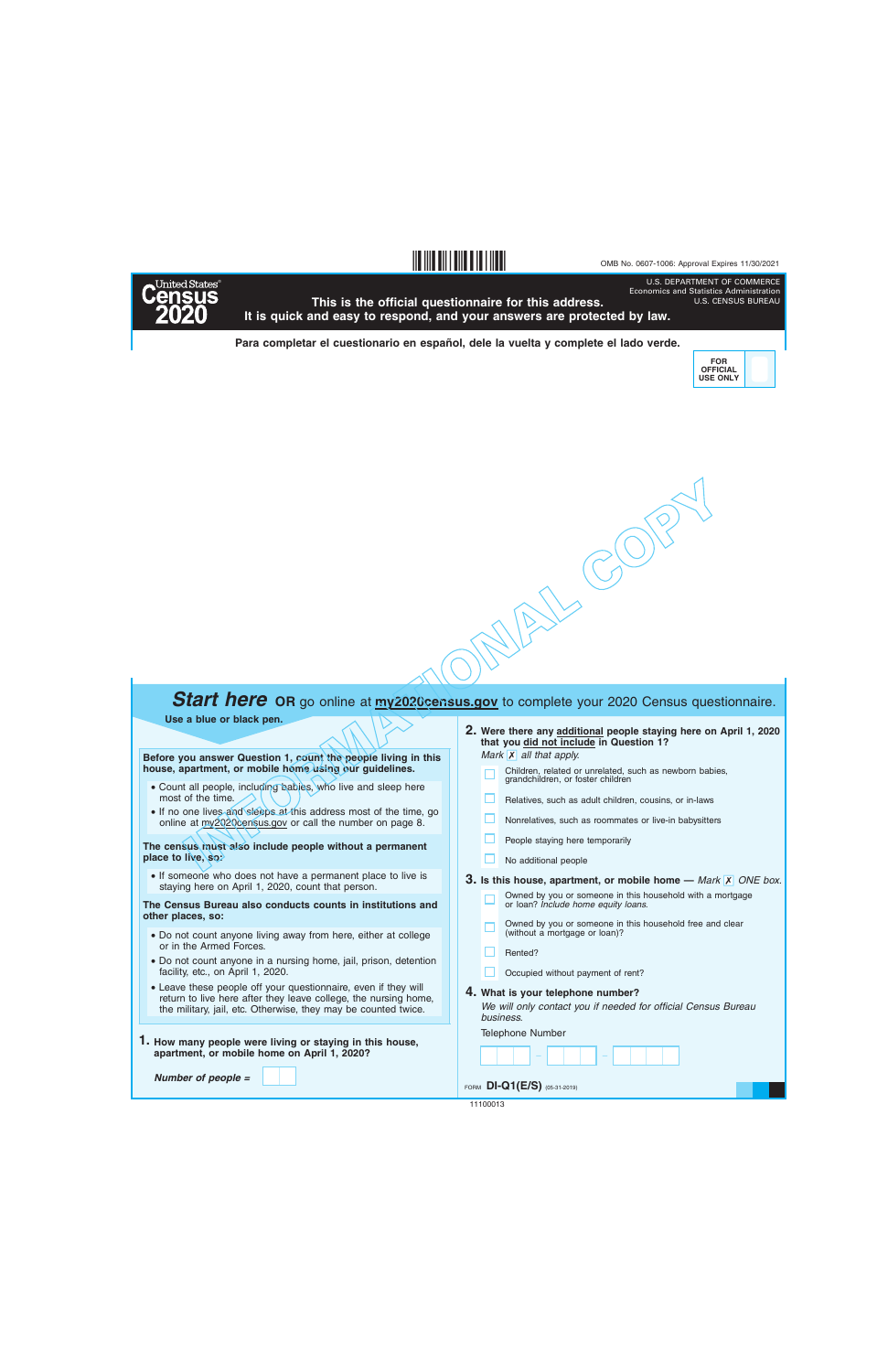| <b>Person 1</b>                                                                                                                                                                                                                                                                                                |                                                                                                                                                                                                                     |  |  |  |  |  |  |  |  |  |
|----------------------------------------------------------------------------------------------------------------------------------------------------------------------------------------------------------------------------------------------------------------------------------------------------------------|---------------------------------------------------------------------------------------------------------------------------------------------------------------------------------------------------------------------|--|--|--|--|--|--|--|--|--|
| 5. Please provide information for each person living here. If<br>there is someone living here who pays the rent or owns this<br>residence, start by listing him or her as Person 1. If the<br>owner or the person who pays the rent does not live here,<br>start by listing any adult living here as Person 1. | 9. What is Person 1's race?<br>Mark $\overline{X}$ one or more boxes <b>AND</b> print origins.<br>White - Print, for example, German, Irish, English, Italian,<br>Lebanese, Egyptian, etc. $\overline{\mathcal{L}}$ |  |  |  |  |  |  |  |  |  |
| What is Person 1's name? Print name below.                                                                                                                                                                                                                                                                     |                                                                                                                                                                                                                     |  |  |  |  |  |  |  |  |  |
| <b>First Name</b><br>MI                                                                                                                                                                                                                                                                                        |                                                                                                                                                                                                                     |  |  |  |  |  |  |  |  |  |
|                                                                                                                                                                                                                                                                                                                | Black or African Am. - Print, for example, African American,<br>Jamaican, Haitian, Nigerian, Ethiopian, Somali, etc. $\bar{\mathcal{L}}$                                                                            |  |  |  |  |  |  |  |  |  |
| Last Name(s)                                                                                                                                                                                                                                                                                                   |                                                                                                                                                                                                                     |  |  |  |  |  |  |  |  |  |
| 6. What is Person 1's sex? Mark X ONE box.                                                                                                                                                                                                                                                                     | American Indian or Alaska Native <i>Print name of enrolled or</i><br>principal tribe(s), for example, Navajo Nation, Blackfeet Tribe,<br>Mayan, Aztec, Native Village of Barrow Inupiat Traditional                 |  |  |  |  |  |  |  |  |  |
|                                                                                                                                                                                                                                                                                                                | Government, Nome Eskimo Community, etc. $\overline{\mathcal{L}}$                                                                                                                                                    |  |  |  |  |  |  |  |  |  |
| Male<br>Female                                                                                                                                                                                                                                                                                                 |                                                                                                                                                                                                                     |  |  |  |  |  |  |  |  |  |
| 7. What is Person 1's age and what is Person 1's date of<br>birth? For babies less than 1 year old, do not write the age in<br>months. Write 0 as the age.                                                                                                                                                     | Chinese<br>Native Hawaiian<br>Vietnamese<br>Filipino<br>Korean<br>Samoan                                                                                                                                            |  |  |  |  |  |  |  |  |  |
| Print numbers in boxes.                                                                                                                                                                                                                                                                                        | Asian Indian<br>Chamorro<br>Japanese                                                                                                                                                                                |  |  |  |  |  |  |  |  |  |
| Age on April 1, 2020<br>Month<br>Year of birth<br>Day<br>years                                                                                                                                                                                                                                                 | Other Asian -<br>Other Pacific Islander -<br>Print, for example,<br>Print, for example,<br>Pakistani, Cambodian,<br>Tongan, Fijian,<br>Marshallese, etc. $\overline{\chi}$<br>Hmong, etc. $\overline{\mathcal{C}}$  |  |  |  |  |  |  |  |  |  |
| → NOTE: Please answer BOTH Question 8 about Hispanic                                                                                                                                                                                                                                                           |                                                                                                                                                                                                                     |  |  |  |  |  |  |  |  |  |
| origin and Question 9 about race. For this census, Hispanic<br>origins are not races.                                                                                                                                                                                                                          | Some other race – Print race or origin. $\overline{\chi}$                                                                                                                                                           |  |  |  |  |  |  |  |  |  |
| 8. Is Person 1 of Hispanic, Latino, or Spanish origin?                                                                                                                                                                                                                                                         |                                                                                                                                                                                                                     |  |  |  |  |  |  |  |  |  |
| No, not of Hispanic, Latino, or Spanish origin                                                                                                                                                                                                                                                                 |                                                                                                                                                                                                                     |  |  |  |  |  |  |  |  |  |
| Yes, Mexican, Mexican Am., Chicano                                                                                                                                                                                                                                                                             |                                                                                                                                                                                                                     |  |  |  |  |  |  |  |  |  |
| Yes, Ruerto Rican                                                                                                                                                                                                                                                                                              |                                                                                                                                                                                                                     |  |  |  |  |  |  |  |  |  |
| Yes, Cuban                                                                                                                                                                                                                                                                                                     |                                                                                                                                                                                                                     |  |  |  |  |  |  |  |  |  |
| Yes, another Hispanic, Latino, or Spanish origin - Print, for<br>example, Salvadoran, Dominican, Colombian, Guatemalan,                                                                                                                                                                                        |                                                                                                                                                                                                                     |  |  |  |  |  |  |  |  |  |
| Spaniard, Ecuadorian, etc. $\overline{\mathcal{L}}$                                                                                                                                                                                                                                                            |                                                                                                                                                                                                                     |  |  |  |  |  |  |  |  |  |
|                                                                                                                                                                                                                                                                                                                |                                                                                                                                                                                                                     |  |  |  |  |  |  |  |  |  |
|                                                                                                                                                                                                                                                                                                                |                                                                                                                                                                                                                     |  |  |  |  |  |  |  |  |  |
|                                                                                                                                                                                                                                                                                                                |                                                                                                                                                                                                                     |  |  |  |  |  |  |  |  |  |
|                                                                                                                                                                                                                                                                                                                |                                                                                                                                                                                                                     |  |  |  |  |  |  |  |  |  |
|                                                                                                                                                                                                                                                                                                                |                                                                                                                                                                                                                     |  |  |  |  |  |  |  |  |  |
|                                                                                                                                                                                                                                                                                                                |                                                                                                                                                                                                                     |  |  |  |  |  |  |  |  |  |
|                                                                                                                                                                                                                                                                                                                |                                                                                                                                                                                                                     |  |  |  |  |  |  |  |  |  |

**→ If more people were counted in Question 1 on the front page, continue with Person 2 on the next page.**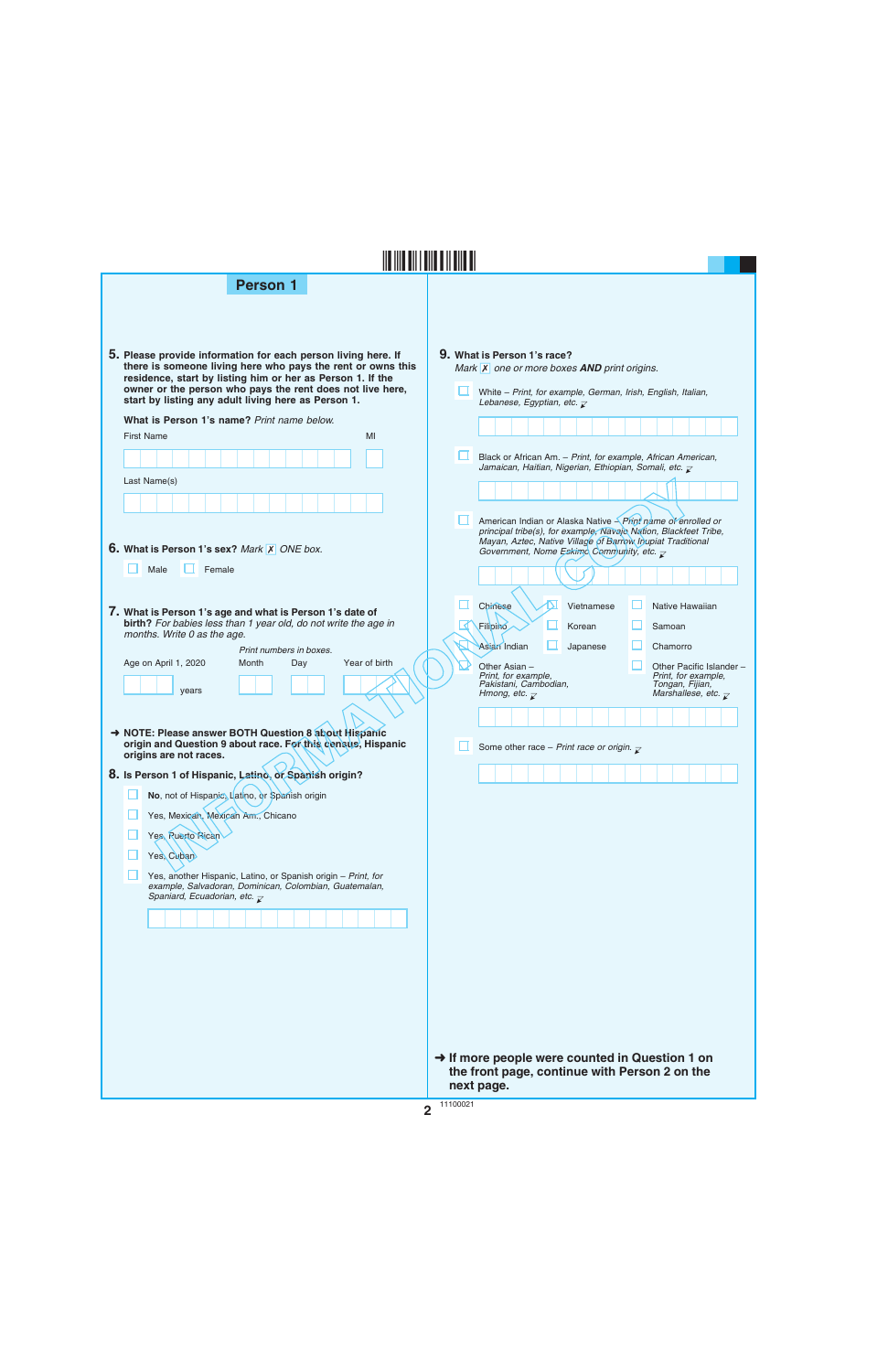| 1. Print name of                                         | <b>Person 2</b>                                                                                                                                                                |     |                                                                                                                                   |          | 7. What is this person's race?                                                                                                 |
|----------------------------------------------------------|--------------------------------------------------------------------------------------------------------------------------------------------------------------------------------|-----|-----------------------------------------------------------------------------------------------------------------------------------|----------|--------------------------------------------------------------------------------------------------------------------------------|
| <b>First Name</b>                                        |                                                                                                                                                                                |     | MI                                                                                                                                |          | Mark $\overline{X}$ one or more boxes <b>AND</b> print origins.                                                                |
|                                                          |                                                                                                                                                                                |     |                                                                                                                                   |          | White - Print, for example, German, Irish, English, Italian,<br>Lebanese, Egyptian, etc. $\overline{\mathcal{L}}$              |
| Last Name(s)                                             |                                                                                                                                                                                |     |                                                                                                                                   |          |                                                                                                                                |
|                                                          |                                                                                                                                                                                |     |                                                                                                                                   |          |                                                                                                                                |
|                                                          |                                                                                                                                                                                |     |                                                                                                                                   |          | Black or African Am. - Print, for example, African American,                                                                   |
| 2. Does this person usually live or stay somewhere else? |                                                                                                                                                                                |     |                                                                                                                                   |          | Jamaican, Haitian, Nigerian, Ethiopian, Somali, etc. $\bar{\mathcal{L}}$                                                       |
| Mark $\mathsf{X}$ all that apply.                        |                                                                                                                                                                                |     |                                                                                                                                   |          |                                                                                                                                |
| <b>No</b>                                                |                                                                                                                                                                                |     |                                                                                                                                   |          | American Indian or Alaska Native – Print name of enrolled or                                                                   |
| Yes, for college                                         |                                                                                                                                                                                |     | Yes, with a parent or<br>other relative                                                                                           |          | principal tribe(s), for example, Navajo Nation, Blackfeet Tribe,<br>Mayan, Aztec, Native Village of Barrow Inupiat Traditional |
|                                                          | Yes, for a military assignment                                                                                                                                                 |     | Yes, at a seasonal or<br>second residence                                                                                         |          | Government, Nome Eskimo Community, etc. $\overline{z}$                                                                         |
| Yes, for a job or business                               |                                                                                                                                                                                |     | Yes, in a jail or prison                                                                                                          |          |                                                                                                                                |
| Yes, in a nursing home                                   |                                                                                                                                                                                |     | Yes, for another reason                                                                                                           |          | Chinese<br>Vietnamese<br>Native Hawaiian                                                                                       |
|                                                          |                                                                                                                                                                                |     | 3. How is this person related to Person 1? Mark X ONE box.                                                                        |          | Korean<br>Filipino<br>Samoan                                                                                                   |
|                                                          | Opposite-sex husband/wife/spouse                                                                                                                                               |     | Father or mother                                                                                                                  |          | Japanese<br>Asian Indian<br>Chamorro                                                                                           |
|                                                          | Opposite-sex unmarried partner                                                                                                                                                 | ш   | Grandchild                                                                                                                        |          | Other Asian<br>Other Pacific Islander -                                                                                        |
|                                                          | Same-sex husband/wife/spouse                                                                                                                                                   |     | Parent-in-law                                                                                                                     |          | Print, for example.<br>Print, for example,<br>Pakistani, Cambodian,<br>Tongan, Fijian,                                         |
|                                                          | Same-sex unmarried partner                                                                                                                                                     |     | Son-in-law or daughter-in-law                                                                                                     |          | Hmong, etc $\overline{z}$<br>Marshallese, etc. $\overline{\mathcal{L}}$                                                        |
| Biological son or daughter                               |                                                                                                                                                                                |     | Other relative                                                                                                                    |          |                                                                                                                                |
| Adopted son or daughter                                  |                                                                                                                                                                                |     | Roommate or housemate                                                                                                             |          | Some other race - Print race or origin. $\mathbf{z}$                                                                           |
| Stepson or stepdaughter                                  |                                                                                                                                                                                |     | Foster child                                                                                                                      |          |                                                                                                                                |
| Brother or sister                                        |                                                                                                                                                                                |     | Other nonrelative                                                                                                                 |          |                                                                                                                                |
|                                                          |                                                                                                                                                                                |     |                                                                                                                                   |          |                                                                                                                                |
|                                                          | 4. What is this person's sex? Mark X ONE box.                                                                                                                                  |     |                                                                                                                                   |          |                                                                                                                                |
| Male                                                     | Female                                                                                                                                                                         |     |                                                                                                                                   |          |                                                                                                                                |
|                                                          |                                                                                                                                                                                |     | 5. What is this person's age and what is this person's date of<br>birth? For babies less than 1 year old, do not write the age in |          |                                                                                                                                |
| months. Write 0 as the age.                              |                                                                                                                                                                                |     |                                                                                                                                   |          |                                                                                                                                |
| Age on April 1, 2020                                     | Print numbers in boxes.<br>Month                                                                                                                                               | Day | Year of birth                                                                                                                     |          |                                                                                                                                |
|                                                          |                                                                                                                                                                                |     |                                                                                                                                   |          |                                                                                                                                |
| vears                                                    |                                                                                                                                                                                |     |                                                                                                                                   |          |                                                                                                                                |
| → NOTE: Please answer BOTH Question 6 about Hispanic     |                                                                                                                                                                                |     | origin and Question 7 about race. For this census, Hispanic                                                                       |          |                                                                                                                                |
| origins are not races.                                   |                                                                                                                                                                                |     |                                                                                                                                   |          |                                                                                                                                |
|                                                          | 6. Is this person of Hispanic, Latino, or Spanish origin?                                                                                                                      |     |                                                                                                                                   |          |                                                                                                                                |
|                                                          | No, not of Hispanic, Latino, or Spanish origin                                                                                                                                 |     |                                                                                                                                   |          |                                                                                                                                |
|                                                          | Yes, Mexican, Mexican Am., Chicano                                                                                                                                             |     |                                                                                                                                   |          |                                                                                                                                |
| Yes, Puerto Rican                                        |                                                                                                                                                                                |     |                                                                                                                                   |          |                                                                                                                                |
| Yes, Cuban                                               |                                                                                                                                                                                |     |                                                                                                                                   |          |                                                                                                                                |
|                                                          | Yes, another Hispanic, Latino, or Spanish origin - Print, for<br>example, Salvadoran, Dominican, Colombian, Guatemalan,<br>Spaniard, Ecuadorian, etc. $\overline{\mathcal{L}}$ |     |                                                                                                                                   |          | $\rightarrow$ If more people were counted in Question 1 on                                                                     |
|                                                          |                                                                                                                                                                                |     |                                                                                                                                   |          | the front page, continue with Person 3 on the                                                                                  |
|                                                          |                                                                                                                                                                                |     |                                                                                                                                   | 11100020 | next page.                                                                                                                     |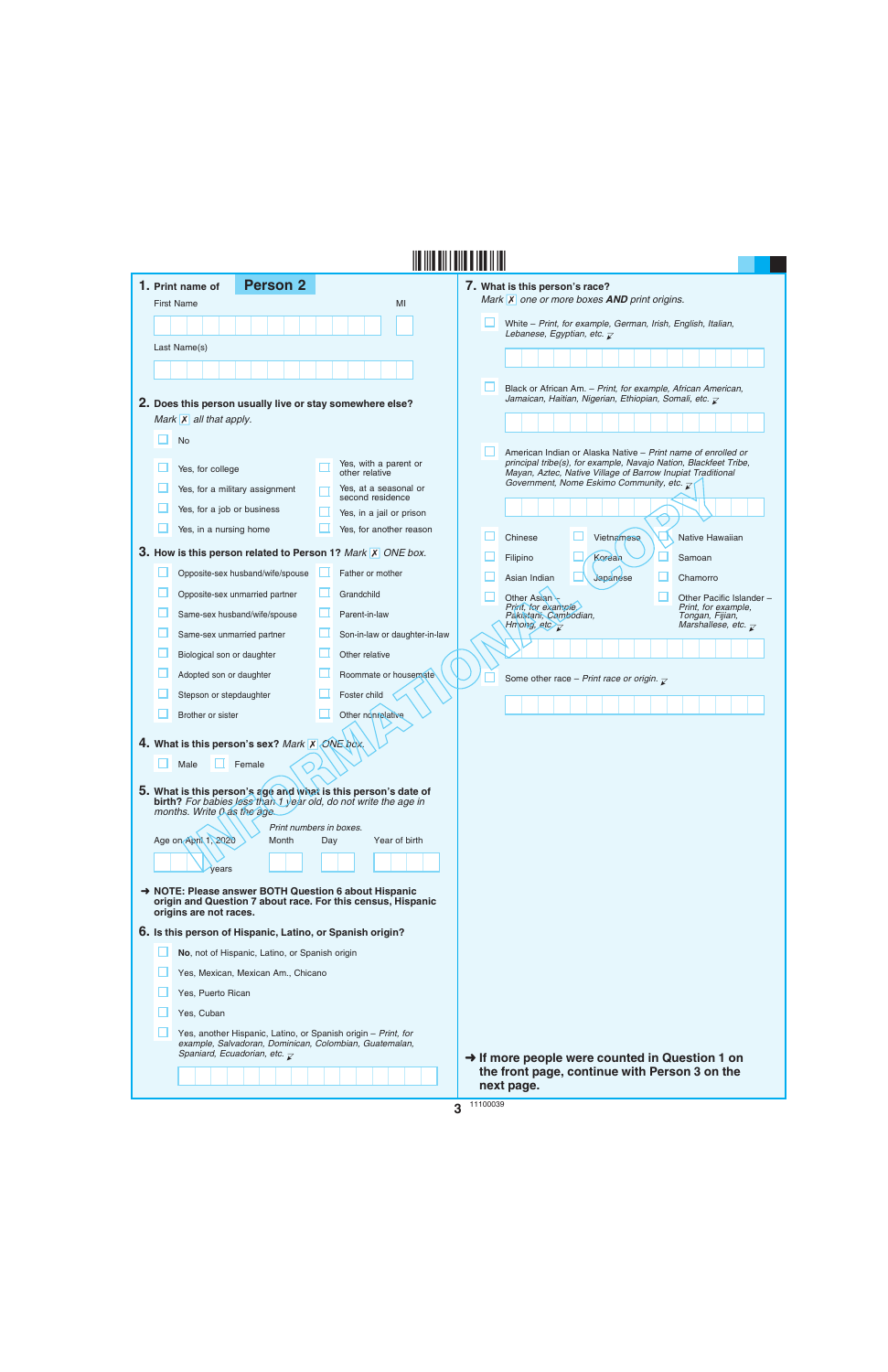|  | 1. Print name of                    | <b>Person 3</b>                                                                                        |     |                                                                                                                                   | 7. What is this person's race?                                                                                                 |
|--|-------------------------------------|--------------------------------------------------------------------------------------------------------|-----|-----------------------------------------------------------------------------------------------------------------------------------|--------------------------------------------------------------------------------------------------------------------------------|
|  | <b>First Name</b>                   |                                                                                                        |     | MI                                                                                                                                | Mark X one or more boxes AND print origins.                                                                                    |
|  |                                     |                                                                                                        |     |                                                                                                                                   | H<br>White - Print, for example, German, Irish, English, Italian,<br>Lebanese, Egyptian, etc. $\mathbb Z$                      |
|  | Last Name(s)                        |                                                                                                        |     |                                                                                                                                   |                                                                                                                                |
|  |                                     |                                                                                                        |     |                                                                                                                                   |                                                                                                                                |
|  |                                     |                                                                                                        |     |                                                                                                                                   | Black or African Am. - Print, for example, African American,                                                                   |
|  |                                     | 2. Does this person usually live or stay somewhere else?                                               |     |                                                                                                                                   | Jamaican, Haitian, Nigerian, Ethiopian, Somali, etc. $\overline{\mathcal{L}}$                                                  |
|  | Mark $\overline{X}$ all that apply. |                                                                                                        |     |                                                                                                                                   |                                                                                                                                |
|  | <b>No</b>                           |                                                                                                        |     |                                                                                                                                   | American Indian or Alaska Native - Print name of enrolled or                                                                   |
|  | Yes, for college                    |                                                                                                        |     | Yes, with a parent or<br>other relative                                                                                           | principal tribe(s), for example, Navajo Nation, Blackfeet Tribe,<br>Mayan, Aztec, Native Village of Barrow Inupiat Traditional |
|  |                                     | Yes, for a military assignment                                                                         |     | Yes, at a seasonal or<br>second residence                                                                                         | Government, Nome Eskimo Community, etc. $\overline{\mathcal{L}}$                                                               |
|  | Yes, for a job or business          |                                                                                                        |     | Yes, in a jail or prison                                                                                                          |                                                                                                                                |
|  | Yes, in a nursing home              |                                                                                                        |     | Yes, for another reason                                                                                                           | Chinese<br>Vietnamese<br>Native Hawaiian                                                                                       |
|  |                                     |                                                                                                        |     | 3. How is this person related to Person 1? Mark X ONE box.                                                                        | Kerean<br>Samoan<br>Filipino                                                                                                   |
|  |                                     | Opposite-sex husband/wife/spouse                                                                       |     | Father or mother                                                                                                                  | Asian Indian<br>Japanese<br>Chamorro                                                                                           |
|  |                                     | Opposite-sex unmarried partner                                                                         | ш   | Grandchild                                                                                                                        | Other Pacific Islander -<br>Other Asian -                                                                                      |
|  |                                     | Same-sex husband/wife/spouse                                                                           | ш   | Parent-in-law                                                                                                                     | Print, for example,<br>Print, for example,<br>Pakistani, Cambodian,<br>Tongan, Fijian,                                         |
|  |                                     | Same-sex unmarried partner                                                                             |     | Son-in-law or daughter-in-law                                                                                                     | Hmong, etc.<br>Marshallese, etc. $\overline{\mathcal{L}}$                                                                      |
|  | Biological son or daughter          |                                                                                                        |     | Other relative                                                                                                                    |                                                                                                                                |
|  | Adopted son or daughter             |                                                                                                        |     | Roommate or housemate                                                                                                             | Some other race - Print race or origin. $\bar{x}$                                                                              |
|  | Stepson or stepdaughter             |                                                                                                        |     | Foster child                                                                                                                      |                                                                                                                                |
|  | Brother or sister                   |                                                                                                        |     | Other nonrelative                                                                                                                 |                                                                                                                                |
|  |                                     | 4. What is this person's sex? Mark X ONE box.                                                          |     |                                                                                                                                   |                                                                                                                                |
|  | Male                                | Female                                                                                                 |     |                                                                                                                                   |                                                                                                                                |
|  |                                     |                                                                                                        |     |                                                                                                                                   |                                                                                                                                |
|  | months. Write 0 as the age.         |                                                                                                        |     | 5. What is this person's age and what is this person's date of<br>birth? For babies less than 1 year old, do not write the age in |                                                                                                                                |
|  |                                     | Print numbers in boxes.                                                                                |     |                                                                                                                                   |                                                                                                                                |
|  | Age on April 1, 2020                | Month                                                                                                  | Day | Year of birth                                                                                                                     |                                                                                                                                |
|  | vears                               |                                                                                                        |     |                                                                                                                                   |                                                                                                                                |
|  |                                     |                                                                                                        |     | → NOTE: Please answer BOTH Question 6 about Hispanic                                                                              |                                                                                                                                |
|  | origins are not races.              |                                                                                                        |     | origin and Question 7 about race. For this census, Hispanic                                                                       |                                                                                                                                |
|  |                                     | 6. Is this person of Hispanic, Latino, or Spanish origin?                                              |     |                                                                                                                                   |                                                                                                                                |
|  |                                     | No, not of Hispanic, Latino, or Spanish origin                                                         |     |                                                                                                                                   |                                                                                                                                |
|  |                                     | Yes, Mexican, Mexican Am., Chicano                                                                     |     |                                                                                                                                   |                                                                                                                                |
|  | Yes, Puerto Rican                   |                                                                                                        |     |                                                                                                                                   |                                                                                                                                |
|  | Yes, Cuban                          |                                                                                                        |     |                                                                                                                                   |                                                                                                                                |
|  |                                     | Yes, another Hispanic, Latino, or Spanish origin - Print, for                                          |     |                                                                                                                                   |                                                                                                                                |
|  |                                     | example, Salvadoran, Dominican, Colombian, Guatemalan,<br>Spaniard, Ecuadorian, etc. $\overline{\chi}$ |     |                                                                                                                                   | $\rightarrow$ If more people were counted in Question 1 on                                                                     |
|  |                                     |                                                                                                        |     |                                                                                                                                   | the front page, continue with Person 4 on the                                                                                  |
|  |                                     |                                                                                                        |     |                                                                                                                                   | next page.                                                                                                                     |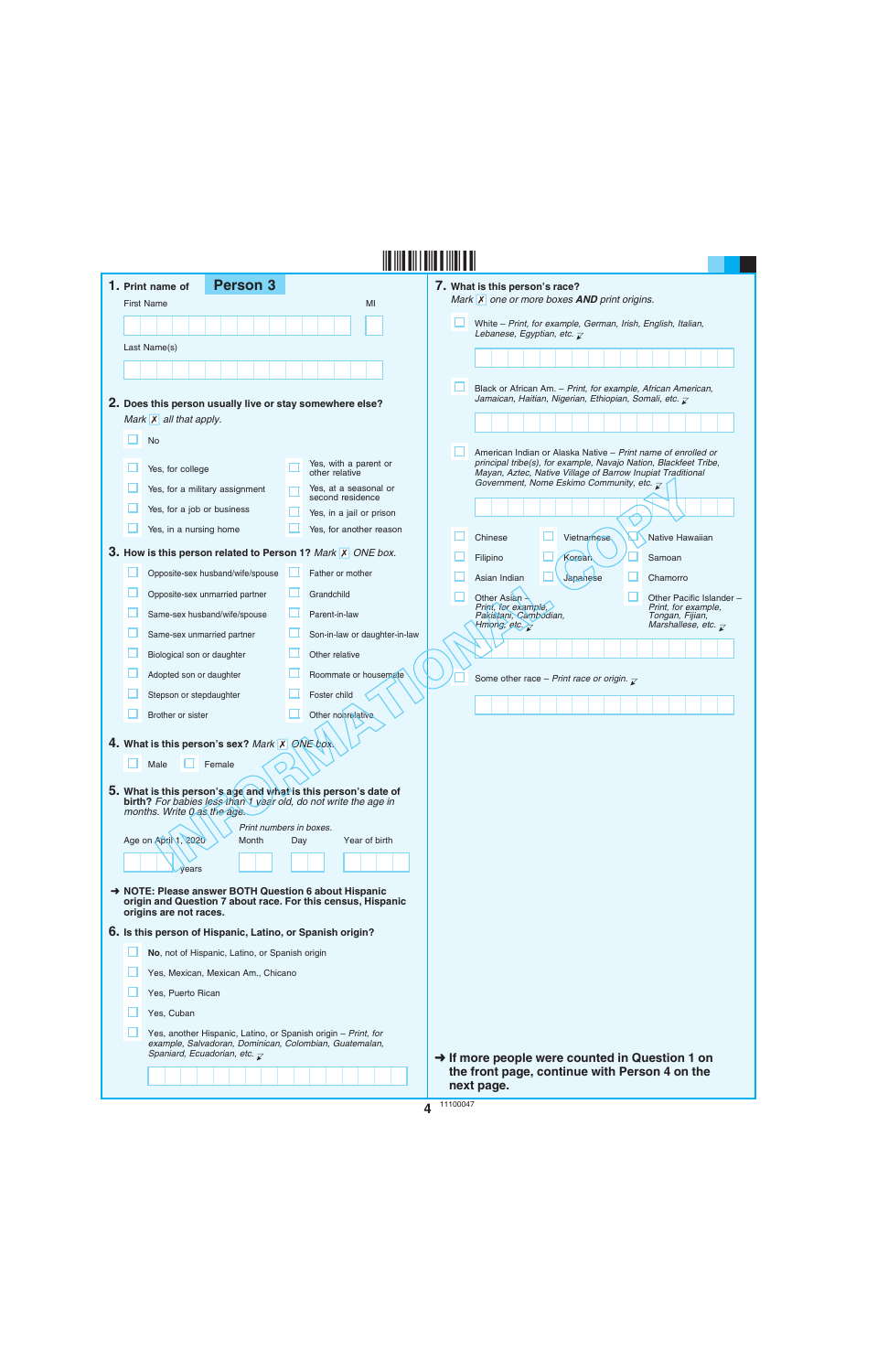|                                    | <b>Person 4</b><br>1. Print name of                                                                                                                                  |     |                                           |         | 7. What is this person's race?                                                                                                 |
|------------------------------------|----------------------------------------------------------------------------------------------------------------------------------------------------------------------|-----|-------------------------------------------|---------|--------------------------------------------------------------------------------------------------------------------------------|
|                                    | <b>First Name</b>                                                                                                                                                    |     | MI                                        |         | Mark $\overline{X}$ one or more boxes <b>AND</b> print origins.                                                                |
|                                    |                                                                                                                                                                      |     |                                           |         | White - Print, for example, German, Irish, English, Italian,<br>Lebanese, Egyptian, etc. $\overline{\mathsf{x}}$               |
|                                    | Last Name(s)                                                                                                                                                         |     |                                           |         |                                                                                                                                |
|                                    |                                                                                                                                                                      |     |                                           |         |                                                                                                                                |
|                                    |                                                                                                                                                                      |     |                                           |         | Black or African Am. - Print, for example, African American,                                                                   |
|                                    | 2. Does this person usually live or stay somewhere else?                                                                                                             |     |                                           |         | Jamaican, Haitian, Nigerian, Ethiopian, Somali, etc. $\overline{\mathcal{L}}$                                                  |
|                                    | Mark $X$ all that apply.                                                                                                                                             |     |                                           |         |                                                                                                                                |
|                                    | <b>No</b>                                                                                                                                                            |     |                                           |         | American Indian or Alaska Native – Print name of enrolled or                                                                   |
|                                    | Yes, for college                                                                                                                                                     |     | Yes, with a parent or<br>other relative   |         | principal tribe(s), for example, Navajo Nation, Blackfeet Tribe,<br>Mayan, Aztec, Native Village of Barrow Inupiat Traditional |
|                                    | Yes, for a military assignment                                                                                                                                       |     | Yes, at a seasonal or<br>second residence |         | Government, Nome Eskimo Community, etc. $\overline{z}$                                                                         |
|                                    | Yes, for a job or business                                                                                                                                           |     | Yes, in a jail or prison                  |         |                                                                                                                                |
|                                    | Yes, in a nursing home                                                                                                                                               |     | Yes, for another reason                   |         | Chinese<br>Vietnamese<br>Native Hawaiian                                                                                       |
|                                    | 3. How is this person related to Person 1? Mark X ONE box.                                                                                                           |     |                                           |         | Korean<br>Filipino<br>Samoan                                                                                                   |
|                                    | Opposite-sex husband/wife/spouse                                                                                                                                     |     | Father or mother                          |         | Asian Indian<br>Japanese<br>Chamorro                                                                                           |
|                                    | Opposite-sex unmarried partner                                                                                                                                       | ப   | Grandchild                                |         | Other Asian<br>Other Pacific Islander -                                                                                        |
|                                    | Same-sex husband/wife/spouse                                                                                                                                         |     | Parent-in-law                             |         | Print, for example<br>Print, for example,<br>Pakistani, Cambodian,<br>Tongan, Fijian,                                          |
|                                    | Same-sex unmarried partner                                                                                                                                           |     | Son-in-law or daughter-in-law             |         | Marshallese, etc. $\overline{\mathcal{L}}$<br>Hmong, etc $\overline{z}$                                                        |
|                                    | Biological son or daughter                                                                                                                                           |     | Other relative                            |         |                                                                                                                                |
|                                    | Adopted son or daughter                                                                                                                                              |     | Roommate or housemate                     |         | Some other race - Print race or origin. $\mathbf{r}$                                                                           |
|                                    | Stepson or stepdaughter                                                                                                                                              |     | Foster child                              |         |                                                                                                                                |
|                                    | Brother or sister                                                                                                                                                    |     | Other nonrelative                         |         |                                                                                                                                |
|                                    | 4. What is this person's sex? Mark X ONE box.                                                                                                                        |     |                                           |         |                                                                                                                                |
|                                    | Female<br>Male                                                                                                                                                       |     |                                           |         |                                                                                                                                |
|                                    |                                                                                                                                                                      |     |                                           |         |                                                                                                                                |
|                                    | 5. What is this person's age and what is this person's date of<br><b>birth?</b> For babies Jess than 1 year old, do not write the age in                             |     |                                           |         |                                                                                                                                |
|                                    | months. Write 0 as the age.<br>Print numbers in boxes.                                                                                                               |     |                                           |         |                                                                                                                                |
|                                    | Age on April 1, 2020<br>Month                                                                                                                                        | Day | Year of birth                             |         |                                                                                                                                |
|                                    | years                                                                                                                                                                |     |                                           |         |                                                                                                                                |
|                                    | A NOTE: Please answer BOTH Question 6 about Hispanic                                                                                                                 |     |                                           |         |                                                                                                                                |
|                                    | origin and Question 7 about race. For this census, Hispanic<br>origins are not races.                                                                                |     |                                           |         |                                                                                                                                |
|                                    | 6. Is this person of Hispanic, Latino, or Spanish origin?                                                                                                            |     |                                           |         |                                                                                                                                |
|                                    | No, not of Hispanic, Latino, or Spanish origin                                                                                                                       |     |                                           |         |                                                                                                                                |
| Yes, Mexican, Mexican Am., Chicano |                                                                                                                                                                      |     |                                           |         |                                                                                                                                |
|                                    | Yes, Puerto Rican                                                                                                                                                    |     |                                           |         |                                                                                                                                |
|                                    | Yes, Cuban                                                                                                                                                           |     |                                           |         |                                                                                                                                |
|                                    | Yes, another Hispanic, Latino, or Spanish origin - Print, for<br>example, Salvadoran, Dominican, Colombian, Guatemalan,<br>Spaniard, Ecuadorian, etc. $\overline{z}$ |     |                                           |         |                                                                                                                                |
|                                    |                                                                                                                                                                      |     |                                           |         | → If more people were counted in Question 1 on<br>the front page, continue with Person 5 on the<br>next page.                  |
|                                    |                                                                                                                                                                      |     |                                           | 444000E |                                                                                                                                |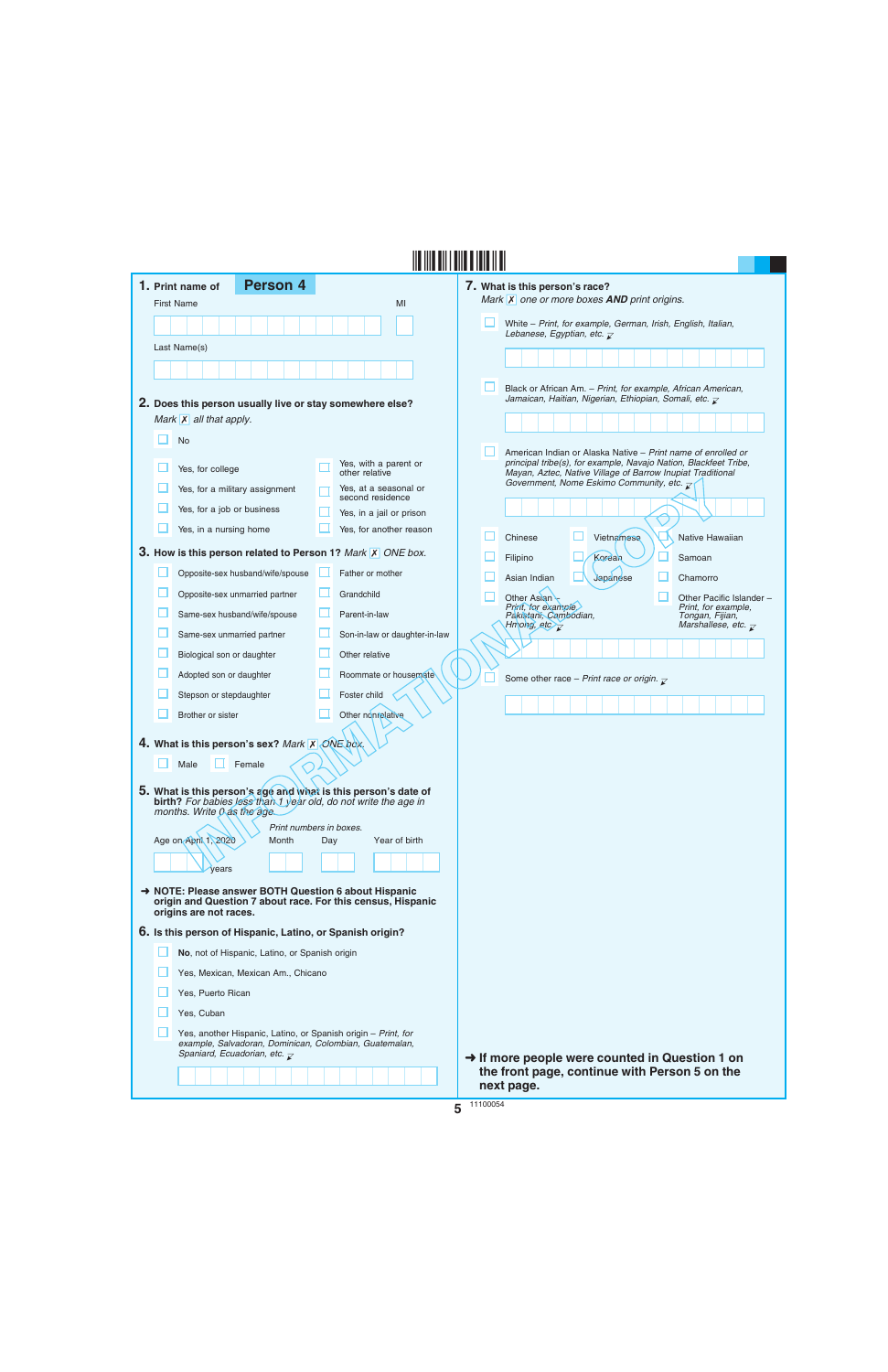|  | 1. Print name of                    | <b>Person 5</b>                                                                                                                                                         |     |                                                                 | 7. What is this person's race?                                                                                                                                                                     |  |
|--|-------------------------------------|-------------------------------------------------------------------------------------------------------------------------------------------------------------------------|-----|-----------------------------------------------------------------|----------------------------------------------------------------------------------------------------------------------------------------------------------------------------------------------------|--|
|  | <b>First Name</b>                   |                                                                                                                                                                         |     | MI                                                              | Mark <b>X</b> one or more boxes <b>AND</b> print origins.                                                                                                                                          |  |
|  |                                     |                                                                                                                                                                         |     |                                                                 | White - Print, for example, German, Irish, English, Italian,<br>Lebanese, Egyptian, etc. $\mathbb Z$                                                                                               |  |
|  | Last Name(s)                        |                                                                                                                                                                         |     |                                                                 |                                                                                                                                                                                                    |  |
|  |                                     |                                                                                                                                                                         |     |                                                                 |                                                                                                                                                                                                    |  |
|  |                                     |                                                                                                                                                                         |     |                                                                 | Black or African Am. - Print, for example, African American,<br>Jamaican, Haitian, Nigerian, Ethiopian, Somali, etc. $\bar{\mathcal{L}}$                                                           |  |
|  | Mark $\overline{X}$ all that apply. | 2. Does this person usually live or stay somewhere else?                                                                                                                |     |                                                                 |                                                                                                                                                                                                    |  |
|  | <b>No</b>                           |                                                                                                                                                                         |     |                                                                 |                                                                                                                                                                                                    |  |
|  |                                     |                                                                                                                                                                         |     |                                                                 | American Indian or Alaska Native - Print name of enrolled or                                                                                                                                       |  |
|  | Yes, for college                    |                                                                                                                                                                         |     | Yes, with a parent or<br>other relative                         | principal tribe(s), for example, Navajo Nation, Blackfeet Tribe,<br>Mayan, Aztec, Native Village of Barrow Inupiat Traditional<br>Government, Nome Eskimo Community, etc. $\overline{\mathcal{L}}$ |  |
|  |                                     | Yes, for a military assignment                                                                                                                                          |     | Yes, at a seasonal or<br>second residence                       |                                                                                                                                                                                                    |  |
|  | Yes, for a job or business          |                                                                                                                                                                         |     | Yes, in a jail or prison                                        |                                                                                                                                                                                                    |  |
|  | Yes, in a nursing home              |                                                                                                                                                                         |     | Yes, for another reason                                         | Chinese<br>Vietnamese<br>Native Hawaiian                                                                                                                                                           |  |
|  |                                     |                                                                                                                                                                         |     | 3. How is this person related to Person 1? Mark X ONE box.      | Kerean<br>Samoan<br>Filipino                                                                                                                                                                       |  |
|  |                                     | Opposite-sex husband/wife/spouse                                                                                                                                        |     | Father or mother                                                | Asian Indian<br>Japanese<br>Chamorro                                                                                                                                                               |  |
|  |                                     | Opposite-sex unmarried partner                                                                                                                                          | ш   | Grandchild                                                      | Other Asian -<br>Other Pacific Islander -                                                                                                                                                          |  |
|  |                                     | Same-sex husband/wife/spouse                                                                                                                                            | Ш   | Parent-in-law                                                   | Print, for example,<br>Print, for example,<br>Pakistani, Cambodian,<br>Tongan, Fijian,<br>Hmong, etc.<br>Marshallese, etc. $\overline{\mathcal{L}}$                                                |  |
|  |                                     | Same-sex unmarried partner                                                                                                                                              |     | Son-in-law or daughter-in-law                                   |                                                                                                                                                                                                    |  |
|  | Biological son or daughter          |                                                                                                                                                                         |     | Other relative                                                  |                                                                                                                                                                                                    |  |
|  | Adopted son or daughter             |                                                                                                                                                                         |     | Roommate or housemate                                           | Some other race - Print race or origin. $\bar{x}$                                                                                                                                                  |  |
|  | Stepson or stepdaughter             |                                                                                                                                                                         |     | Foster child                                                    |                                                                                                                                                                                                    |  |
|  | Brother or sister                   |                                                                                                                                                                         |     | Other nonrelative                                               |                                                                                                                                                                                                    |  |
|  |                                     | 4. What is this person's sex? Mark X ONE box.                                                                                                                           |     |                                                                 |                                                                                                                                                                                                    |  |
|  | Male                                | Female                                                                                                                                                                  |     |                                                                 |                                                                                                                                                                                                    |  |
|  |                                     |                                                                                                                                                                         |     | 5. What is this person's age and what is this person's date of  |                                                                                                                                                                                                    |  |
|  | months. Write 0 as the age.         |                                                                                                                                                                         |     | birth? For babies less than 1 year old, do not write the age in |                                                                                                                                                                                                    |  |
|  |                                     | Print numbers in boxes.                                                                                                                                                 |     |                                                                 |                                                                                                                                                                                                    |  |
|  | Age on April 1, 2020                | Month                                                                                                                                                                   | Day | Year of birth                                                   |                                                                                                                                                                                                    |  |
|  | vears                               |                                                                                                                                                                         |     |                                                                 |                                                                                                                                                                                                    |  |
|  |                                     | → NOTE: Please answer BOTH Question 6 about Hispanic                                                                                                                    |     |                                                                 |                                                                                                                                                                                                    |  |
|  | origins are not races.              |                                                                                                                                                                         |     | origin and Question 7 about race. For this census, Hispanic     |                                                                                                                                                                                                    |  |
|  |                                     | 6. Is this person of Hispanic, Latino, or Spanish origin?                                                                                                               |     |                                                                 |                                                                                                                                                                                                    |  |
|  |                                     | No, not of Hispanic, Latino, or Spanish origin                                                                                                                          |     |                                                                 |                                                                                                                                                                                                    |  |
|  |                                     | Yes, Mexican, Mexican Am., Chicano                                                                                                                                      |     |                                                                 |                                                                                                                                                                                                    |  |
|  | Yes, Puerto Rican                   |                                                                                                                                                                         |     |                                                                 |                                                                                                                                                                                                    |  |
|  | Yes, Cuban                          |                                                                                                                                                                         |     |                                                                 |                                                                                                                                                                                                    |  |
|  |                                     | Yes, another Hispanic, Latino, or Spanish origin - Print, for<br>example, Salvadoran, Dominican, Colombian, Guatemalan,<br>Spaniard, Ecuadorian, etc. $\overline{\chi}$ |     |                                                                 | $\rightarrow$ If more people were counted in Question 1 on                                                                                                                                         |  |
|  |                                     |                                                                                                                                                                         |     |                                                                 | the front page, continue with Person 6 on the<br>next page.                                                                                                                                        |  |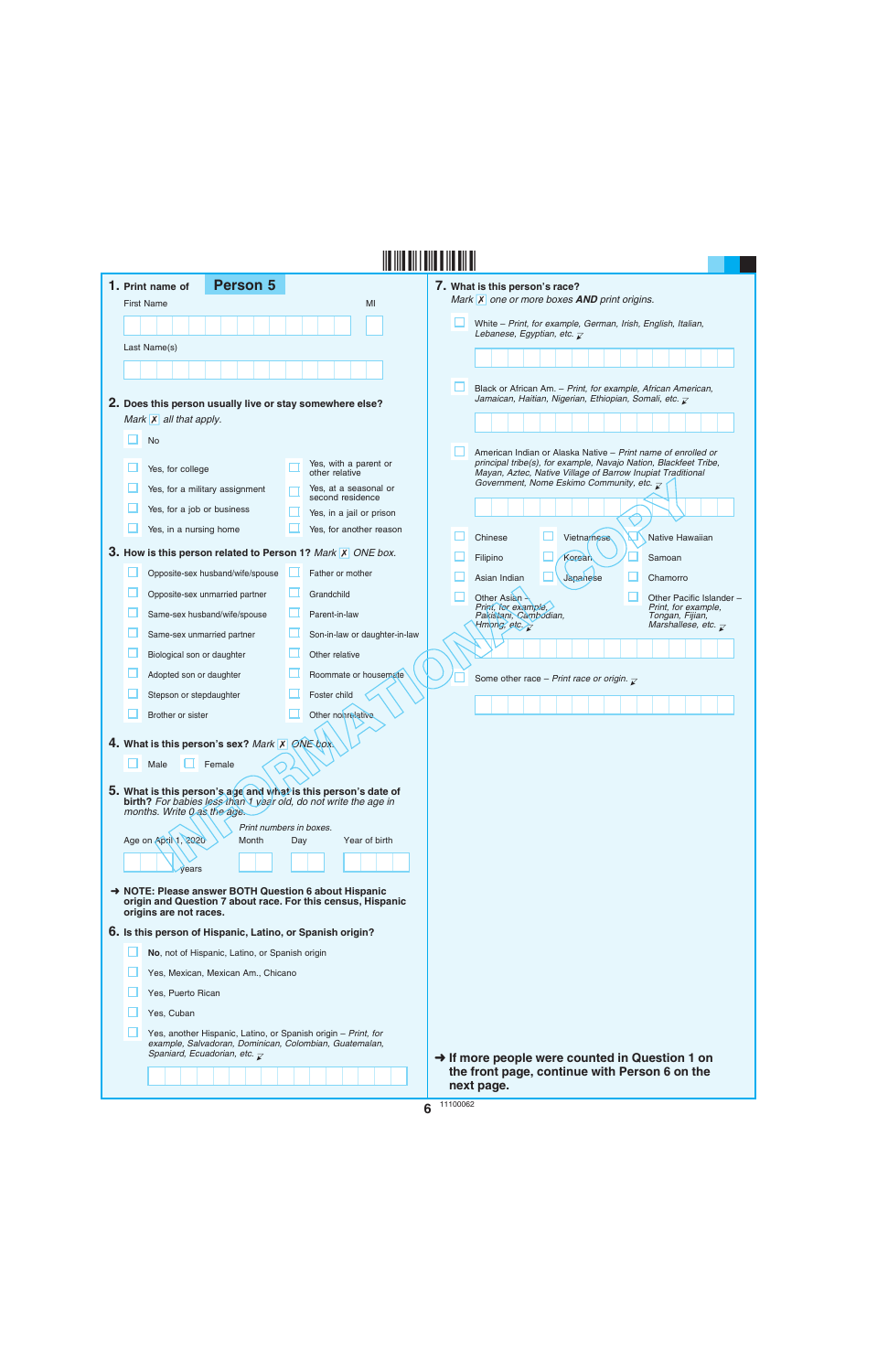|  | <b>Person 6</b><br>1. Print name of                                                                                                      |     |                                           |          | 7. What is this person's race?                                                                                                 |
|--|------------------------------------------------------------------------------------------------------------------------------------------|-----|-------------------------------------------|----------|--------------------------------------------------------------------------------------------------------------------------------|
|  | <b>First Name</b>                                                                                                                        |     | MI                                        |          | Mark X one or more boxes AND print origins.                                                                                    |
|  |                                                                                                                                          |     |                                           |          | White - Print, for example, German, Irish, English, Italian,<br>Lebanese, Egyptian, etc. $\overline{\mathcal{L}}$              |
|  | Last Name(s)                                                                                                                             |     |                                           |          |                                                                                                                                |
|  |                                                                                                                                          |     |                                           |          |                                                                                                                                |
|  |                                                                                                                                          |     |                                           |          | Black or African Am. - Print, for example, African American,                                                                   |
|  | 2. Does this person usually live or stay somewhere else?                                                                                 |     |                                           |          | Jamaican, Haitian, Nigerian, Ethiopian, Somali, etc. $\bar{\chi}$                                                              |
|  | Mark $\overline{X}$ all that apply.                                                                                                      |     |                                           |          |                                                                                                                                |
|  | <b>No</b>                                                                                                                                |     |                                           |          | American Indian or Alaska Native – Print name of enrolled or                                                                   |
|  | Yes, for college                                                                                                                         |     | Yes, with a parent or<br>other relative   |          | principal tribe(s), for example, Navajo Nation, Blackfeet Tribe,<br>Mayan, Aztec, Native Village of Barrow Inupiat Traditional |
|  | Yes, for a military assignment                                                                                                           |     | Yes, at a seasonal or<br>second residence |          | Government, Nome Eskimo Community, etc. $\overline{z}$                                                                         |
|  | Yes, for a job or business                                                                                                               |     | Yes, in a jail or prison                  |          |                                                                                                                                |
|  | Yes, in a nursing home                                                                                                                   |     | Yes, for another reason                   |          | Chinese<br>Vietnamese<br>Native Hawaiian                                                                                       |
|  | 3. How is this person related to Person 1? Mark X ONE box.                                                                               |     |                                           |          | Korean<br>Samoan<br>Filipino                                                                                                   |
|  | Opposite-sex husband/wife/spouse                                                                                                         |     | Father or mother                          |          | Asian Indian<br>Japanese<br>Chamorro                                                                                           |
|  | Opposite-sex unmarried partner                                                                                                           | ட   | Grandchild                                |          | Other Asian<br>Other Pacific Islander -                                                                                        |
|  | Same-sex husband/wife/spouse                                                                                                             |     | Parent-in-law                             |          | Print, for example.<br>Print, for example,<br>Pakistani, Cambodian,<br>Tongan, Fijian,                                         |
|  | Same-sex unmarried partner                                                                                                               |     | Son-in-law or daughter-in-law             |          | Hmong, etc<br>Marshallese, etc. $\overline{\mathcal{L}}$                                                                       |
|  | Biological son or daughter                                                                                                               |     | Other relative                            |          |                                                                                                                                |
|  | Adopted son or daughter                                                                                                                  |     | Roommate or housemate                     |          | Some other race - Print race or origin. $\mathbf{z}$                                                                           |
|  | Stepson or stepdaughter                                                                                                                  |     | Foster child                              |          |                                                                                                                                |
|  | Brother or sister                                                                                                                        |     | Other nonrelative                         |          |                                                                                                                                |
|  | 4. What is this person's sex? Mark X ONE box.                                                                                            |     |                                           |          |                                                                                                                                |
|  | Female<br>Male                                                                                                                           |     |                                           |          |                                                                                                                                |
|  |                                                                                                                                          |     |                                           |          |                                                                                                                                |
|  | 5. What is this person's age and what is this person's date of<br><b>birth?</b> For babies less than 1 year old, do not write the age in |     |                                           |          |                                                                                                                                |
|  | months. Write 0 as the age.                                                                                                              |     |                                           |          |                                                                                                                                |
|  | Print numbers in boxes.<br>Age on April 1, 2020<br>Month                                                                                 | Day | Year of birth                             |          |                                                                                                                                |
|  |                                                                                                                                          |     |                                           |          |                                                                                                                                |
|  | years                                                                                                                                    |     |                                           |          |                                                                                                                                |
|  | → NOTE: Please answer BOTH Question 6 about Hispanic<br>origin and Question 7 about race. For this census, Hispanic                      |     |                                           |          |                                                                                                                                |
|  | origins are not races.                                                                                                                   |     |                                           |          |                                                                                                                                |
|  | 6. Is this person of Hispanic, Latino, or Spanish origin?                                                                                |     |                                           |          |                                                                                                                                |
|  | No, not of Hispanic, Latino, or Spanish origin                                                                                           |     |                                           |          |                                                                                                                                |
|  | Yes, Mexican, Mexican Am., Chicano                                                                                                       |     |                                           |          |                                                                                                                                |
|  | Yes, Puerto Rican                                                                                                                        |     |                                           |          |                                                                                                                                |
|  | Yes, Cuban                                                                                                                               |     |                                           |          |                                                                                                                                |
|  | Yes, another Hispanic, Latino, or Spanish origin - Print, for<br>example, Salvadoran, Dominican, Colombian, Guatemalan,                  |     |                                           |          |                                                                                                                                |
|  | Spaniard, Ecuadorian, etc. $\overline{\mathcal{L}}$                                                                                      |     |                                           |          | $\rightarrow$ If more people were counted in Question 1 on<br>the front page, continue with Person 7 on the                    |
|  |                                                                                                                                          |     |                                           |          | next page.                                                                                                                     |
|  |                                                                                                                                          |     |                                           | 11100070 |                                                                                                                                |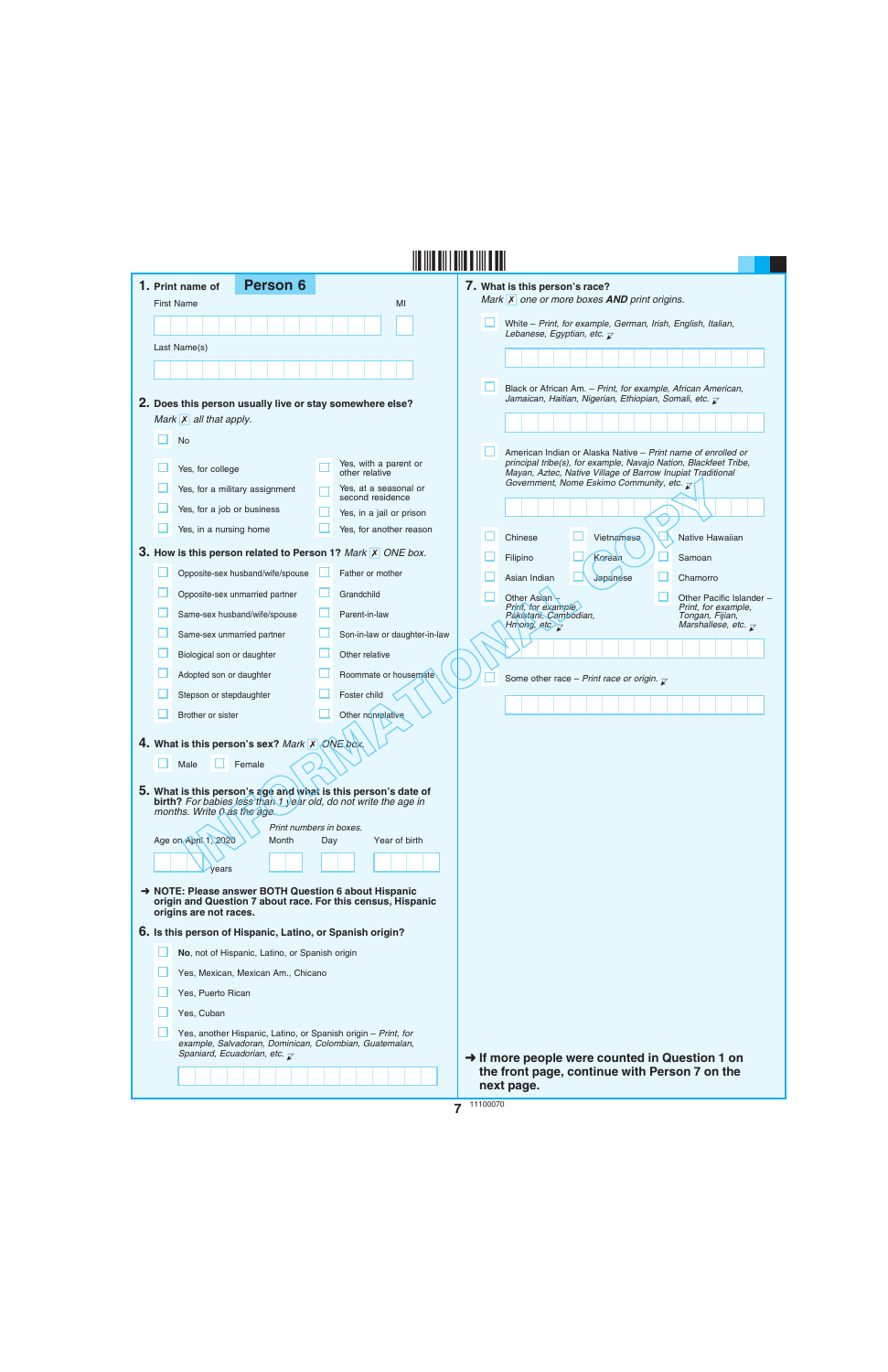| Use this section to complete information for the rest of the people you counted in Question 1 on the front page.<br>We may call for additional information about them.                                                                                                                    |                                                                                                                                                                                                                                                                                                                                       |  |  |  |  |  |  |
|-------------------------------------------------------------------------------------------------------------------------------------------------------------------------------------------------------------------------------------------------------------------------------------------|---------------------------------------------------------------------------------------------------------------------------------------------------------------------------------------------------------------------------------------------------------------------------------------------------------------------------------------|--|--|--|--|--|--|
| <b>Person 7</b>                                                                                                                                                                                                                                                                           |                                                                                                                                                                                                                                                                                                                                       |  |  |  |  |  |  |
| <b>First Name</b>                                                                                                                                                                                                                                                                         | MI<br>Last Name(s)                                                                                                                                                                                                                                                                                                                    |  |  |  |  |  |  |
|                                                                                                                                                                                                                                                                                           |                                                                                                                                                                                                                                                                                                                                       |  |  |  |  |  |  |
| <b>Sex</b><br>Age on April 1, 2020                                                                                                                                                                                                                                                        | Date of Birth<br><b>Related to Person 1?</b><br>Month<br>Year of birth<br>Day                                                                                                                                                                                                                                                         |  |  |  |  |  |  |
| Male<br>Female<br>years                                                                                                                                                                                                                                                                   | Yes<br>H<br><b>No</b>                                                                                                                                                                                                                                                                                                                 |  |  |  |  |  |  |
| Person 8                                                                                                                                                                                                                                                                                  |                                                                                                                                                                                                                                                                                                                                       |  |  |  |  |  |  |
| <b>First Name</b>                                                                                                                                                                                                                                                                         | MI<br>Last Name(s)                                                                                                                                                                                                                                                                                                                    |  |  |  |  |  |  |
|                                                                                                                                                                                                                                                                                           |                                                                                                                                                                                                                                                                                                                                       |  |  |  |  |  |  |
|                                                                                                                                                                                                                                                                                           | Date of Birth                                                                                                                                                                                                                                                                                                                         |  |  |  |  |  |  |
| <b>Sex</b><br>Age on April 1, 2020                                                                                                                                                                                                                                                        | <b>Related to Person 1?</b><br>Month<br>Year of birth<br>Day                                                                                                                                                                                                                                                                          |  |  |  |  |  |  |
| Male<br>Female<br>years                                                                                                                                                                                                                                                                   | <b>No</b><br>Yes                                                                                                                                                                                                                                                                                                                      |  |  |  |  |  |  |
| <b>Person 9</b>                                                                                                                                                                                                                                                                           |                                                                                                                                                                                                                                                                                                                                       |  |  |  |  |  |  |
| <b>First Name</b>                                                                                                                                                                                                                                                                         | Last Name(s)<br>MI                                                                                                                                                                                                                                                                                                                    |  |  |  |  |  |  |
|                                                                                                                                                                                                                                                                                           | Date of Birth                                                                                                                                                                                                                                                                                                                         |  |  |  |  |  |  |
| <b>Sex</b><br>Age on April 1, 2020                                                                                                                                                                                                                                                        | <b>Related to Person 1?</b><br>Month<br>Year of birth<br>Day                                                                                                                                                                                                                                                                          |  |  |  |  |  |  |
| Male<br>Female<br>years.                                                                                                                                                                                                                                                                  | <b>No</b><br>Yes                                                                                                                                                                                                                                                                                                                      |  |  |  |  |  |  |
| <b>Person 10</b><br><b>First Name</b>                                                                                                                                                                                                                                                     | <b>Last Name(s)</b><br>MI                                                                                                                                                                                                                                                                                                             |  |  |  |  |  |  |
|                                                                                                                                                                                                                                                                                           |                                                                                                                                                                                                                                                                                                                                       |  |  |  |  |  |  |
| <b>Sex</b><br>Age on April 1, 2020                                                                                                                                                                                                                                                        | Date of Birth<br><b>Related to Person 1?</b><br>Year of birth<br>Month<br>Day                                                                                                                                                                                                                                                         |  |  |  |  |  |  |
| u<br>Male<br>Female<br>years                                                                                                                                                                                                                                                              | <b>No</b><br>Yes                                                                                                                                                                                                                                                                                                                      |  |  |  |  |  |  |
| FOR OFFICIAL USE ONLY<br>JIC <sub>1</sub><br>JIC <sub>2</sub><br>Thank you for completing your 2020 Census questionnaire.                                                                                                                                                                 |                                                                                                                                                                                                                                                                                                                                       |  |  |  |  |  |  |
| If your enclosed postage-paid envelope is missing,<br>please mail your completed questionnaire to:                                                                                                                                                                                        | U.S. Census Bureau<br>[Address Removed]                                                                                                                                                                                                                                                                                               |  |  |  |  |  |  |
| If you need help completing this questionnaire, call toll-free 1-844-330-2020, Sunday through Saturday from 7:00 a.m. to 2:00 a.m. ET.<br>TDD — Telephone display device for the hearing impaired. Call toll-free 1-844-467-2020, Sunday through Saturday from 7:00 a.m. to 2:00 a.m. ET. |                                                                                                                                                                                                                                                                                                                                       |  |  |  |  |  |  |
|                                                                                                                                                                                                                                                                                           |                                                                                                                                                                                                                                                                                                                                       |  |  |  |  |  |  |
| to <2020.census.paperwork@census.gov>. Use "Paperwork Reduction Project 0607-1006" as the subject.                                                                                                                                                                                        | The U.S. Census Bureau estimates that completing the questionnaire will take 10 minutes on average. Send comments regarding this burden estimate or any other aspect<br>of this burden to: Paperwork Reduction Project 0607-1006, U.S. Census Bureau, DCMD-2H174, 4600 Silver Hill Road, Washington, DC 20233. You may email comments |  |  |  |  |  |  |
| approval. If this number were not displayed, we could not conduct the census.                                                                                                                                                                                                             | This collection of information has been approved by the Office of Management and Budget (OMB). The eight-digit OMB approval number 0607-1006 confirms this                                                                                                                                                                            |  |  |  |  |  |  |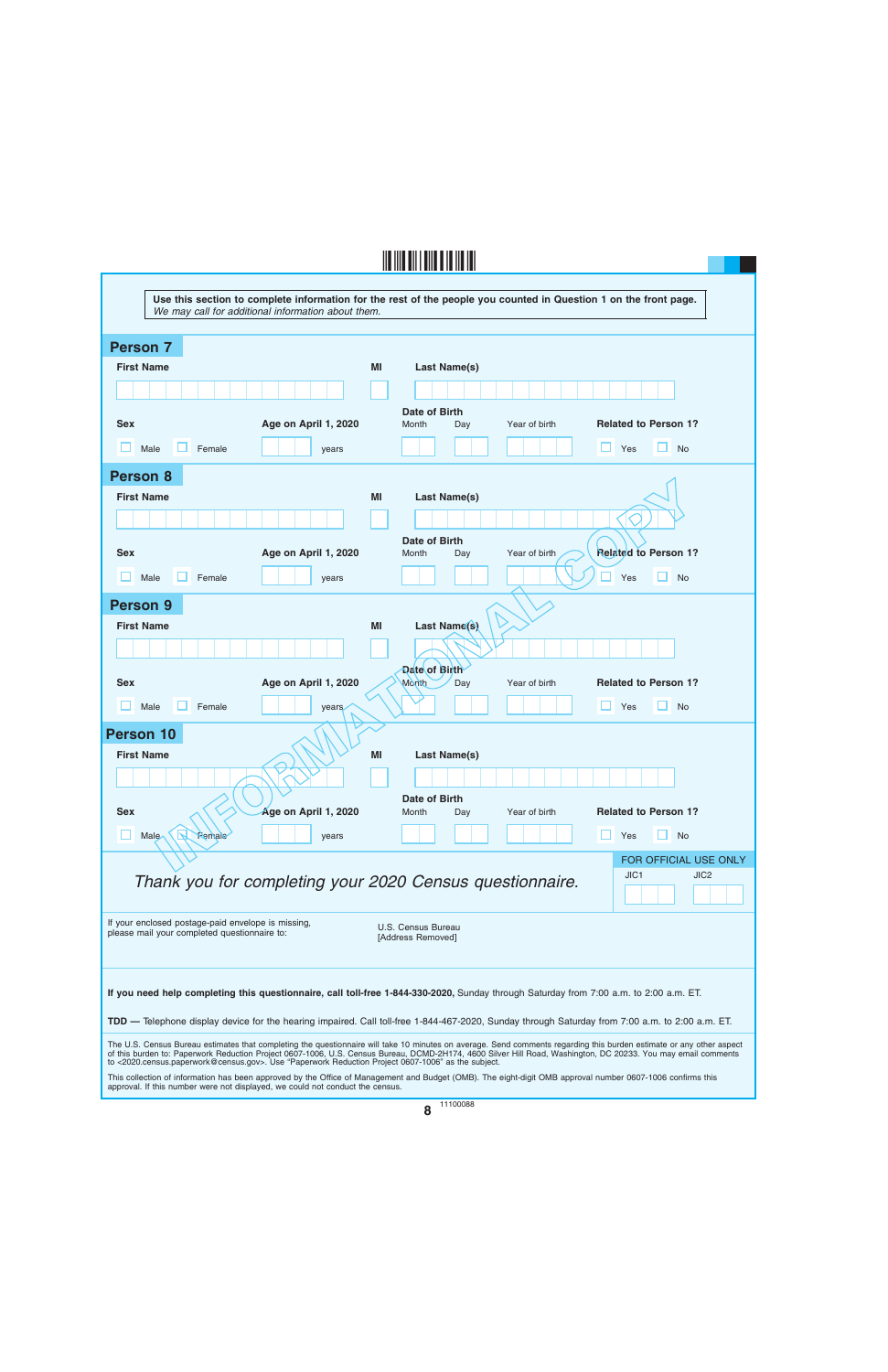| Use esta sección para completar la información sobre el resto de las personas que usted contó en la Pregunta 1                                     |                                                                                                                                                                                                                                                                                                                                                    |  |  |  |  |  |  |
|----------------------------------------------------------------------------------------------------------------------------------------------------|----------------------------------------------------------------------------------------------------------------------------------------------------------------------------------------------------------------------------------------------------------------------------------------------------------------------------------------------------|--|--|--|--|--|--|
|                                                                                                                                                    | de la primera página. Puede que lo llamemos para obtener información adicional sobre ellas.                                                                                                                                                                                                                                                        |  |  |  |  |  |  |
| Persona 7                                                                                                                                          |                                                                                                                                                                                                                                                                                                                                                    |  |  |  |  |  |  |
| <b>Nombre</b>                                                                                                                                      | <b>Inicial</b><br>Apellido(s)                                                                                                                                                                                                                                                                                                                      |  |  |  |  |  |  |
|                                                                                                                                                    |                                                                                                                                                                                                                                                                                                                                                    |  |  |  |  |  |  |
| Edad el 1 de<br><b>Sexo</b><br>abril de 2020                                                                                                       | Fecha de nacimiento<br>¿Es pariente de la Persona 1?<br>Día<br>Mes<br>Año de nacimiento                                                                                                                                                                                                                                                            |  |  |  |  |  |  |
| Masculino<br>Femenino<br>años                                                                                                                      | Sí<br>H<br><b>No</b>                                                                                                                                                                                                                                                                                                                               |  |  |  |  |  |  |
| Persona 8                                                                                                                                          |                                                                                                                                                                                                                                                                                                                                                    |  |  |  |  |  |  |
| <b>Nombre</b>                                                                                                                                      | Apellido(s)<br><b>Inicial</b>                                                                                                                                                                                                                                                                                                                      |  |  |  |  |  |  |
|                                                                                                                                                    |                                                                                                                                                                                                                                                                                                                                                    |  |  |  |  |  |  |
| Edad el 1 de<br><b>Sexo</b><br>abril de 2020                                                                                                       | Fecha de nacimiento<br>¿Es pariente de la Persona 1?<br>Día<br>Año de nacimiento<br>Mes                                                                                                                                                                                                                                                            |  |  |  |  |  |  |
| Masculino<br>Femenino<br>años                                                                                                                      | <b>No</b><br>Si                                                                                                                                                                                                                                                                                                                                    |  |  |  |  |  |  |
| Persona <sub>9</sub>                                                                                                                               |                                                                                                                                                                                                                                                                                                                                                    |  |  |  |  |  |  |
| <b>Nombre</b>                                                                                                                                      | Apellido(s)<br><b>Inicial</b>                                                                                                                                                                                                                                                                                                                      |  |  |  |  |  |  |
|                                                                                                                                                    |                                                                                                                                                                                                                                                                                                                                                    |  |  |  |  |  |  |
| Edad el 1 de<br>abril de 2020<br><b>Sexo</b>                                                                                                       | Fecha de nacimiento<br>Año de nacimiento<br>¿Es pariente de la Persona 1?<br>Mes<br>Día                                                                                                                                                                                                                                                            |  |  |  |  |  |  |
| Masculino<br>Femenino<br>años                                                                                                                      | Sí<br>H<br><b>No</b>                                                                                                                                                                                                                                                                                                                               |  |  |  |  |  |  |
| <b>Persona 10</b>                                                                                                                                  |                                                                                                                                                                                                                                                                                                                                                    |  |  |  |  |  |  |
| <b>Nombre</b>                                                                                                                                      | Apellido(s)<br><b>Inicial</b>                                                                                                                                                                                                                                                                                                                      |  |  |  |  |  |  |
|                                                                                                                                                    |                                                                                                                                                                                                                                                                                                                                                    |  |  |  |  |  |  |
| Edad el 1 de<br>abril de 2020<br><b>Sexo</b>                                                                                                       | Fecha de nacimiento<br>¿Es pariente de la Persona 1?<br>Día<br><b>Mes</b><br>Año de nacimiento                                                                                                                                                                                                                                                     |  |  |  |  |  |  |
| Masculino<br>Femenino<br>años                                                                                                                      | Sí<br><b>No</b>                                                                                                                                                                                                                                                                                                                                    |  |  |  |  |  |  |
|                                                                                                                                                    | PARA USO OFICIAL SOLAMENTE                                                                                                                                                                                                                                                                                                                         |  |  |  |  |  |  |
| Gracias por completar su cuestionario del Censo del 2020.                                                                                          | JIC1<br>JIC <sub>2</sub>                                                                                                                                                                                                                                                                                                                           |  |  |  |  |  |  |
| Si no tiene el sobre con sello que se incluye para la<br>devolución del cuestionario, por favor, envíe por<br>correo su cuestionario completado a: | U.S. Census Bureau<br>[Address Removed]                                                                                                                                                                                                                                                                                                            |  |  |  |  |  |  |
|                                                                                                                                                    |                                                                                                                                                                                                                                                                                                                                                    |  |  |  |  |  |  |
| Si necesita ayuda para completar este cuestionario, llame gratis al 1-844-468-2020, de domingo a sábado, de 7:00 a. m. a 2:00 a. m. ET.            |                                                                                                                                                                                                                                                                                                                                                    |  |  |  |  |  |  |
| comentarios por correo electrónico a <2020.census.paperwork@census.gov>. Use "Paperwork Reduction Project 0607-1006" como tema.                    | La Oficina del Censo de los EE. UU. calcula que completar el cuestionario tomará 10 minutos como promedio. Los comentarios sobre el cálculo del tiempo o cualquier otro<br>aspecto relacionado deben dirigirse a: Paperwork Reduction Project 0607-1006, U.S. Census Bureau, DCMD-2H174, 4600 Silver Hill Road, Washington, DC 20233. Puede enviar |  |  |  |  |  |  |
| OMB 0607-1006 confirma la aprobación. De no mostrarse este número, no podríamos realizar el censo.                                                 | Esta recopilación de información ha sido aprobada por la Oficina de Administración y Presupuesto (OMB, por sus siglas en inglés). El número de aprobación de ocho dígitos de la                                                                                                                                                                    |  |  |  |  |  |  |
|                                                                                                                                                    | 11100096<br>$\bullet$                                                                                                                                                                                                                                                                                                                              |  |  |  |  |  |  |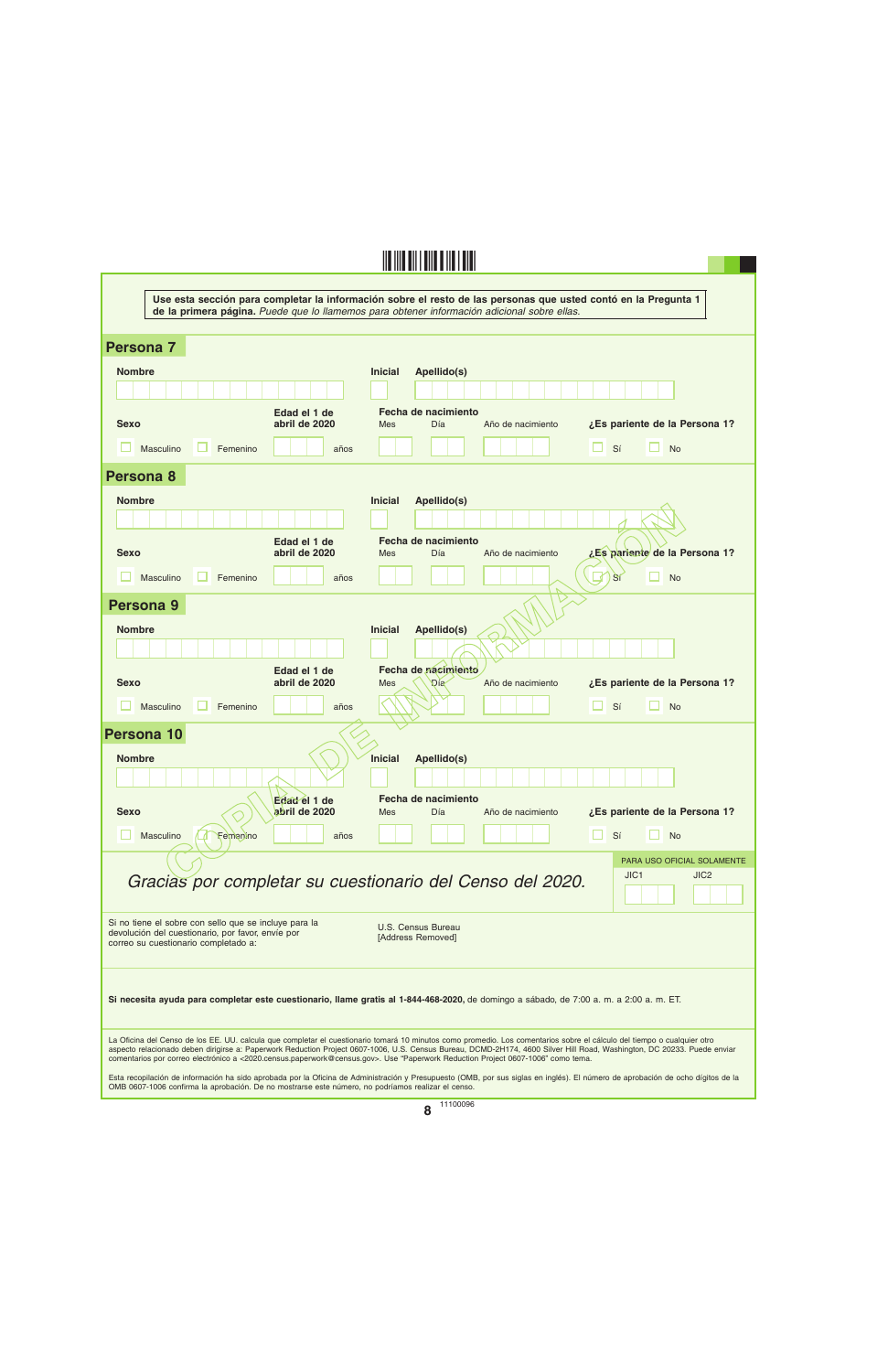| 1. Escriba el nombre de la                                                                                                           | Persona <sub>6</sub>                                                                                                                | 7. ¿Cuál es la raza de esta persona?                                                                                                                                                                  |
|--------------------------------------------------------------------------------------------------------------------------------------|-------------------------------------------------------------------------------------------------------------------------------------|-------------------------------------------------------------------------------------------------------------------------------------------------------------------------------------------------------|
| Nombre                                                                                                                               | <b>Inicial</b>                                                                                                                      | Marque X una o más casillas Y escriba los orígenes.                                                                                                                                                   |
|                                                                                                                                      |                                                                                                                                     | Blanca – Escriba, por ejemplo, alemán, irlandés, inglés, italiano,<br>libanés, egipcio, etc. $\overline{\mathcal{L}}$                                                                                 |
| Apellido(s)                                                                                                                          |                                                                                                                                     |                                                                                                                                                                                                       |
|                                                                                                                                      |                                                                                                                                     |                                                                                                                                                                                                       |
| 2. ¿Vive o se queda esta persona habitualmente en algún otro lugar?                                                                  |                                                                                                                                     | Negra o afroamericana - Escriba, por ejemplo, afroamericano,<br>jamaiquino, haitiano, nigeriano, etíope, somalí, etc. $\bar{z}$                                                                       |
| Marque X todas las que correspondan.                                                                                                 |                                                                                                                                     |                                                                                                                                                                                                       |
| <b>No</b>                                                                                                                            |                                                                                                                                     |                                                                                                                                                                                                       |
| Sí, para ir a la universidad                                                                                                         | Sí, con el padre, la madre<br>u otro pariente                                                                                       | Indígena de las Américas o nativa de Alaska - Escriba el<br>nombre de la(s) tribu(s) en la(s) que está inscrita o la(s) tribu(s)<br>principal(es), por ejemplo, Navajo Nation, Blackfeet Tribe, maya, |
| Sí, por un destino militar                                                                                                           | Sí, en una vivienda de<br>temporada o segunda<br>residencia                                                                         | azteca, Native Village of Barrow Inupiat Traditional Government,<br>Nome Eskimo Community, etc. $\overline{\mathcal{L}}$                                                                              |
| Sí, por un empleo o negocio                                                                                                          | Sí, en una cárcel o prisión                                                                                                         |                                                                                                                                                                                                       |
| Sí, en un hogar de<br>ancianos o nursing home                                                                                        | Sí, por alguna otra razón                                                                                                           | China<br>Vietnamita<br>Nativa de Hawái                                                                                                                                                                |
| 3. ¿Cómo está esta persona relacionada con la Persona 1?                                                                             |                                                                                                                                     | Coreana<br>Filipina<br>Samoana                                                                                                                                                                        |
| Marque X UNA casilla.                                                                                                                |                                                                                                                                     | India asiática<br>Japonesa<br>Chamorra                                                                                                                                                                |
| Esposo(a) del sexo opuesto                                                                                                           | Padre o madre                                                                                                                       | Otra asiática -<br>Otra de las islas del                                                                                                                                                              |
| Pareja no casada del sexo opuesto                                                                                                    | Nieto(a)                                                                                                                            | Pacífico - Escriba, por<br>Escriba, por<br>ejemplo, pakistaní,<br>ejemplo, tongano,                                                                                                                   |
| Esposo(a) del mismo sexo                                                                                                             | Suegro(a)                                                                                                                           | fiyiano, de las Islas<br>cambovano,<br>hmong, etc. $\overline{\mathcal{C}}$<br>Marshall, etc. $\overline{\mathcal{L}}$                                                                                |
| Pareja no casada del mismo sexo                                                                                                      | Yerno o nuera                                                                                                                       |                                                                                                                                                                                                       |
| Hijo(a) biológico(a) o de sangre                                                                                                     | Otro pariente                                                                                                                       |                                                                                                                                                                                                       |
| Hijo(a) adoptivo(a)                                                                                                                  | Roommate o compañero(a) de casa                                                                                                     | Alguna otra raza - Escriba la raza o el origen. $\bar{z}$                                                                                                                                             |
| Hijastro(a)                                                                                                                          | Hijo(a) foster                                                                                                                      |                                                                                                                                                                                                       |
| Hermano(a)                                                                                                                           | Otra persona que no es pariente                                                                                                     |                                                                                                                                                                                                       |
| 4. ¿Cuál es el sexo de esta persona? Marque X UNA casilla.                                                                           |                                                                                                                                     |                                                                                                                                                                                                       |
| Masculino<br>Femenino                                                                                                                |                                                                                                                                     |                                                                                                                                                                                                       |
| 5. ¿Cuál es la edad de esta persona y cuál es su fecha de nacimiento?<br>Para bebés menores de un año, no escriba los meses de edad. |                                                                                                                                     |                                                                                                                                                                                                       |
| Solo escriba 0.                                                                                                                      | Escriba los números en las casillas.                                                                                                |                                                                                                                                                                                                       |
| Edad el 1 de abril de 2020<br>Mes                                                                                                    | Día<br>Año de nacimiento                                                                                                            |                                                                                                                                                                                                       |
| años                                                                                                                                 |                                                                                                                                     |                                                                                                                                                                                                       |
| → NOTA: Conteste AMBAS preguntas, la Pregunta 6 sobre origen<br>hispano y la Pregunta 7 sobre raza. Para este censo, origen          |                                                                                                                                     |                                                                                                                                                                                                       |
| hispano no es una raza.<br>6. ¿Es esta persona de origen hispano, latino o español?                                                  |                                                                                                                                     |                                                                                                                                                                                                       |
| No, no es de origen hispano, latino o español                                                                                        |                                                                                                                                     |                                                                                                                                                                                                       |
| Sí, mexicano, mexicanoamericano, chicano                                                                                             |                                                                                                                                     |                                                                                                                                                                                                       |
| Sí, puertorriqueño                                                                                                                   |                                                                                                                                     |                                                                                                                                                                                                       |
| Sí, cubano                                                                                                                           |                                                                                                                                     |                                                                                                                                                                                                       |
|                                                                                                                                      |                                                                                                                                     |                                                                                                                                                                                                       |
| ecuatoriano, etc. $\overline{\mathcal{X}}$                                                                                           | Sí, de otro origen hispano, latino o español - Escriba, por ejemplo,<br>salvadoreño, dominicano, colombiano, guatemalteco, español, | Si se contaron más personas en la Pregunta 1 de la                                                                                                                                                    |
|                                                                                                                                      |                                                                                                                                     | primera página, continúe con la Persona 7 de la<br>próxima página.                                                                                                                                    |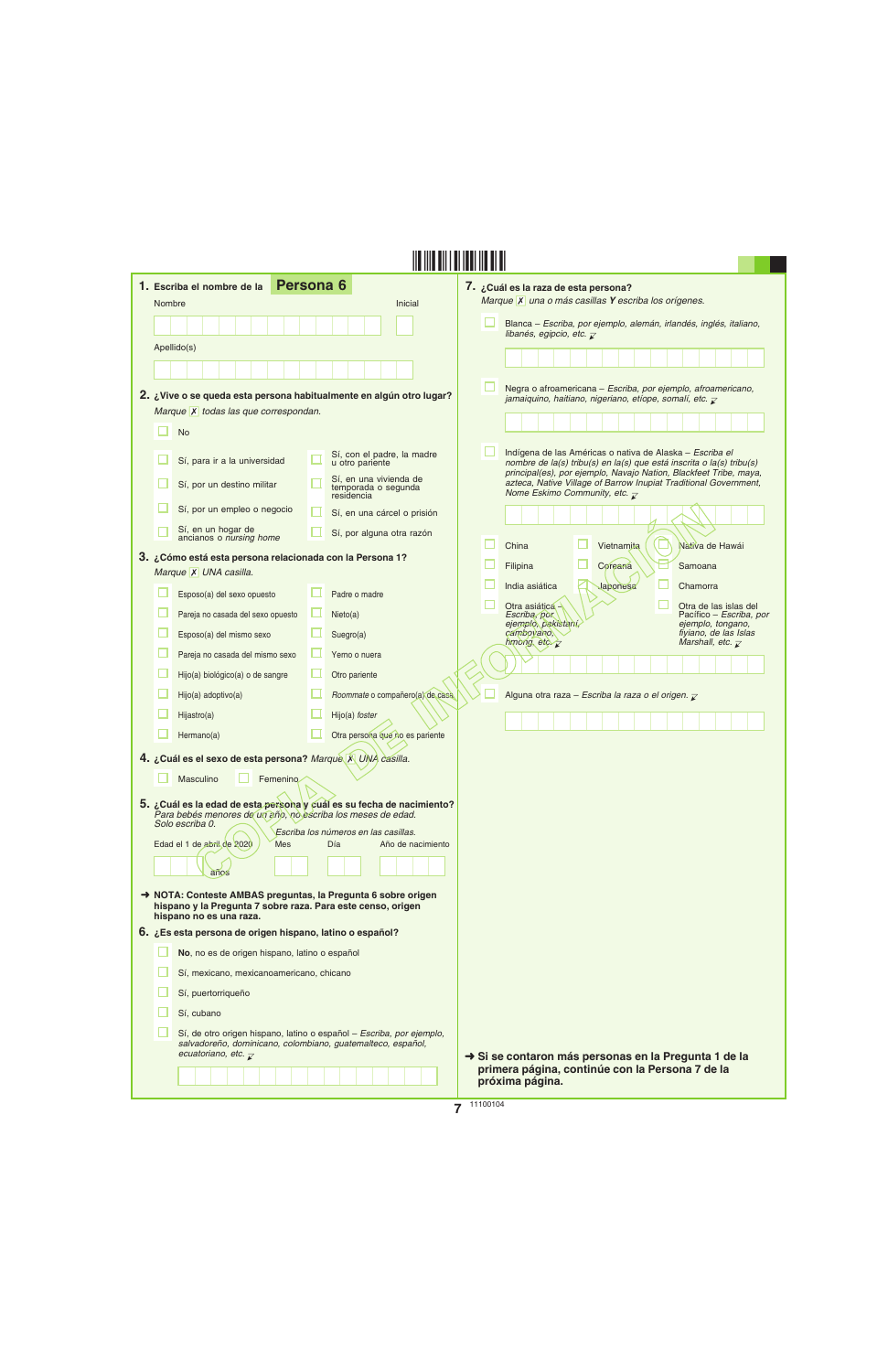| Nombre | <b>Persona 5</b><br>1. Escriba el nombre de la                                                                                                                     |   | Inicial                                                          | 7. ¿Cuál es la raza de esta persona?<br>Marque X una o más casillas Y escriba los orígenes.                                                                                                           |                                                                                       |
|--------|--------------------------------------------------------------------------------------------------------------------------------------------------------------------|---|------------------------------------------------------------------|-------------------------------------------------------------------------------------------------------------------------------------------------------------------------------------------------------|---------------------------------------------------------------------------------------|
|        |                                                                                                                                                                    |   |                                                                  | Blanca - Escriba, por ejemplo, alemán, irlandés, inglés, italiano,                                                                                                                                    |                                                                                       |
|        | Apellido(s)                                                                                                                                                        |   |                                                                  | libanés, egipcio, etc. $\overline{\mathcal{L}}$                                                                                                                                                       |                                                                                       |
|        |                                                                                                                                                                    |   |                                                                  |                                                                                                                                                                                                       |                                                                                       |
|        | 2. ¿Vive o se queda esta persona habitualmente en algún otro lugar?                                                                                                |   |                                                                  | Negra o afroamericana - Escriba, por ejemplo, afroamericano,<br>jamaiquino, haitiano, nigeriano, etíope, somalí, etc. $\overline{\mathcal{L}}$                                                        |                                                                                       |
|        | Marque X todas las que correspondan.                                                                                                                               |   |                                                                  |                                                                                                                                                                                                       |                                                                                       |
|        | <b>No</b>                                                                                                                                                          |   |                                                                  |                                                                                                                                                                                                       |                                                                                       |
|        | Sí, para ir a la universidad                                                                                                                                       |   | Sí, con el padre, la madre<br>u otro pariente                    | Indígena de las Américas o nativa de Alaska - Escriba el<br>nombre de la(s) tribu(s) en la(s) que está inscrita o la(s) tribu(s)<br>principal(es), por ejemplo, Navajo Nation, Blackfeet Tribe, maya, |                                                                                       |
|        | Sí, por un destino militar                                                                                                                                         |   | Sí, en una vivienda de<br>temporada o segunda<br>residencia      | azteca, Native Village of Barrow Inupiat Traditional Government,<br>Nome Eskimo Community, etc. $\overline{\mathcal{L}}$                                                                              |                                                                                       |
|        | Sí, por un empleo o negocio                                                                                                                                        |   | Sí, en una cárcel o prisión                                      |                                                                                                                                                                                                       |                                                                                       |
|        | Sí, en un hogar de<br>ancianos o nursing home                                                                                                                      |   | Sí, por alguna otra razón                                        | China<br>Vietnamita                                                                                                                                                                                   | Nativa de Hawái                                                                       |
|        | 3. ¿Cómo está esta persona relacionada con la Persona 1?<br>Marque X UNA casilla.                                                                                  |   |                                                                  | Filipina<br>Coreana                                                                                                                                                                                   | Samoana                                                                               |
|        | Esposo(a) del sexo opuesto                                                                                                                                         |   | Padre o madre                                                    | India asiática<br>Japonesa                                                                                                                                                                            | Chamorra                                                                              |
|        | Pareja no casada del sexo opuesto                                                                                                                                  | ∟ | Nieto(a)                                                         | Otra asiática -<br>Escriba, por                                                                                                                                                                       | Otra de las islas del<br>Pacífico - Escriba, por                                      |
|        | Esposo(a) del mismo sexo                                                                                                                                           |   | Suegro(a)                                                        | ejemplo, pakistaní,<br>camboyano,                                                                                                                                                                     | ejemplo, tongano,<br>fiyiano, de las Islas<br>Marshall, etc. $\overline{\mathcal{X}}$ |
|        | Pareja no casada del mismo sexo                                                                                                                                    |   | Yerno o nuera                                                    | hmong, etc. $\overline{\mathcal{C}}$                                                                                                                                                                  |                                                                                       |
|        | Hijo(a) biológico(a) o de sangre                                                                                                                                   |   | Otro pariente                                                    |                                                                                                                                                                                                       |                                                                                       |
|        | Hijo(a) adoptivo(a)                                                                                                                                                |   | Roommate o compañero(a) de casa                                  | Alguna otra raza - Escriba la raza o el origen. $\bar{z}$                                                                                                                                             |                                                                                       |
|        | Hijastro(a)                                                                                                                                                        |   | Hijo(a) foster                                                   |                                                                                                                                                                                                       |                                                                                       |
|        | Hermano(a)                                                                                                                                                         |   | Otra persona que no es pariente                                  |                                                                                                                                                                                                       |                                                                                       |
|        | 4. ¿Cuál es el sexo de esta persona? Marque X UNA casilla.                                                                                                         |   |                                                                  |                                                                                                                                                                                                       |                                                                                       |
|        | Masculino<br>Femenino                                                                                                                                              |   |                                                                  |                                                                                                                                                                                                       |                                                                                       |
|        | 5. ¿Cuál es la edad de esta persona y cuál es su fecha de nacimiento?<br>Para bebés menores de un año, no escriba los meses de edad.<br>Solo escriba 0.            |   |                                                                  |                                                                                                                                                                                                       |                                                                                       |
|        | Edad el 1 de abril de 2020<br><b>Mes</b>                                                                                                                           |   | Escriba los números en las casillas.<br>Día<br>Año de nacimiento |                                                                                                                                                                                                       |                                                                                       |
|        | anos                                                                                                                                                               |   |                                                                  |                                                                                                                                                                                                       |                                                                                       |
|        | → NOTA: Conteste AMBAS preguntas, la Pregunta 6 sobre origen<br>hispano y la Pregunta 7 sobre raza. Para este censo, origen<br>hispano no es una raza.             |   |                                                                  |                                                                                                                                                                                                       |                                                                                       |
|        | 6. ¿Es esta persona de origen hispano, latino o español?                                                                                                           |   |                                                                  |                                                                                                                                                                                                       |                                                                                       |
|        | No, no es de origen hispano, latino o español                                                                                                                      |   |                                                                  |                                                                                                                                                                                                       |                                                                                       |
|        | Sí, mexicano, mexicanoamericano, chicano                                                                                                                           |   |                                                                  |                                                                                                                                                                                                       |                                                                                       |
|        | Sí, puertorriqueño                                                                                                                                                 |   |                                                                  |                                                                                                                                                                                                       |                                                                                       |
|        | Sí, cubano                                                                                                                                                         |   |                                                                  |                                                                                                                                                                                                       |                                                                                       |
|        | Sí, de otro origen hispano, latino o español - Escriba, por ejemplo,<br>salvadoreño, dominicano, colombiano, guatemalteco, español,<br>ecuatoriano, etc. $\bar{x}$ |   |                                                                  | Si se contaron más personas en la Pregunta 1 de la                                                                                                                                                    |                                                                                       |
|        |                                                                                                                                                                    |   |                                                                  | primera página, continúe con la Persona 6 de la<br>próxima página.                                                                                                                                    |                                                                                       |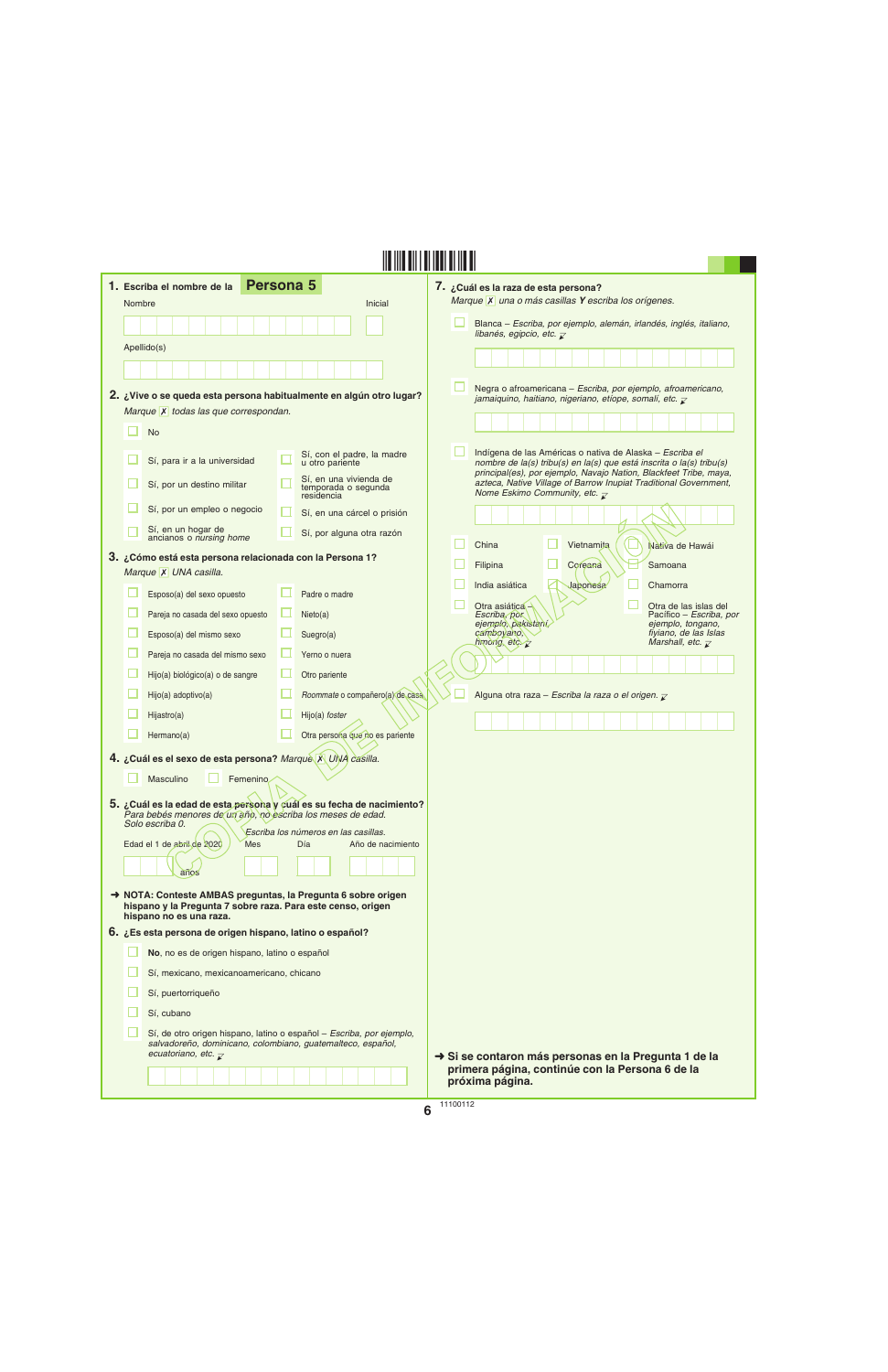| 1. Escriba el nombre de la                                                                                                | Persona 4                                                                                                                           | 7. ¿Cuál es la raza de esta persona?                                                                                                                                                                  |
|---------------------------------------------------------------------------------------------------------------------------|-------------------------------------------------------------------------------------------------------------------------------------|-------------------------------------------------------------------------------------------------------------------------------------------------------------------------------------------------------|
| Nombre                                                                                                                    | Inicial                                                                                                                             | Marque X una o más casillas Y escriba los orígenes.                                                                                                                                                   |
|                                                                                                                           |                                                                                                                                     | Blanca – Escriba, por ejemplo, alemán, irlandés, inglés, italiano,<br>libanés, egipcio, etc. $\overline{\mathcal{L}}$                                                                                 |
| Apellido(s)                                                                                                               |                                                                                                                                     |                                                                                                                                                                                                       |
|                                                                                                                           |                                                                                                                                     |                                                                                                                                                                                                       |
| 2. ¿Vive o se queda esta persona habitualmente en algún otro lugar?                                                       |                                                                                                                                     | Negra o afroamericana - Escriba, por ejemplo, afroamericano,<br>jamaiquino, haitiano, nigeriano, etíope, somalí, etc. $\overline{\mathcal{L}}$                                                        |
| Marque X todas las que correspondan.                                                                                      |                                                                                                                                     |                                                                                                                                                                                                       |
| <b>No</b>                                                                                                                 |                                                                                                                                     |                                                                                                                                                                                                       |
| Sí, para ir a la universidad                                                                                              | Sí, con el padre, la madre<br>u otro pariente                                                                                       | Indígena de las Américas o nativa de Alaska - Escriba el<br>nombre de la(s) tribu(s) en la(s) que está inscrita o la(s) tribu(s)<br>principal(es), por ejemplo, Navajo Nation, Blackfeet Tribe, maya, |
| Sí, por un destino militar                                                                                                | Sí, en una vivienda de<br>temporada o segunda<br>residencia                                                                         | azteca, Native Village of Barrow Inupiat Traditional Government,<br>Nome Eskimo Community, etc. $\overline{\mathcal{L}}$                                                                              |
| Sí, por un empleo o negocio                                                                                               | Sí, en una cárcel o prisión                                                                                                         |                                                                                                                                                                                                       |
| Sí, en un hogar de<br>ancianos o nursing home                                                                             | Sí, por alguna otra razón                                                                                                           | China<br>Vietnamita<br>Nativa de Hawái                                                                                                                                                                |
| 3. ¿Cómo está esta persona relacionada con la Persona 1?                                                                  |                                                                                                                                     | Coreana<br>Filipina<br>Samoana                                                                                                                                                                        |
| Marque X UNA casilla.<br>Esposo(a) del sexo opuesto                                                                       | Padre o madre                                                                                                                       | India asiática<br>Japonesa<br>Chamorra                                                                                                                                                                |
| Pareja no casada del sexo opuesto                                                                                         | Nieto(a)                                                                                                                            | Otra asiática -<br>Otra de las islas del<br>Pacífico - Escriba, por<br>Escriba, por                                                                                                                   |
| Esposo(a) del mismo sexo                                                                                                  | Suegro(a)                                                                                                                           | ejemplo, pakistaní,<br>ejemplo, tongano,<br>fiyiano, de las Islas<br>cambovano,<br>hmong, etc. $\overline{z}$<br>Marshall, etc. $\overline{\mathcal{L}}$                                              |
| Pareja no casada del mismo sexo                                                                                           | Yerno o nuera                                                                                                                       |                                                                                                                                                                                                       |
| Hijo(a) biológico(a) o de sangre                                                                                          | Otro pariente                                                                                                                       |                                                                                                                                                                                                       |
| Hijo(a) adoptivo(a)                                                                                                       | Roommate o compañero(a) de casa                                                                                                     | Alguna otra raza - Escriba la raza o el origen. $\bar{z}$                                                                                                                                             |
| Hijastro(a)                                                                                                               | Hijo(a) foster                                                                                                                      |                                                                                                                                                                                                       |
| Hermano(a)                                                                                                                | Otra persona que no es pariente                                                                                                     |                                                                                                                                                                                                       |
| 4. ¿Cuál es el sexo de esta persona? Marquè X UNA casilla.                                                                |                                                                                                                                     |                                                                                                                                                                                                       |
| Masculino<br>Femenino                                                                                                     |                                                                                                                                     |                                                                                                                                                                                                       |
| 5. ¿Cuál es la edad de esta persona y cuál es su fecha de nacimiento?                                                     |                                                                                                                                     |                                                                                                                                                                                                       |
| Para bebés menores de un año, no escriba los meses de edad.<br>Solo escriba 0.                                            | Escriba los números en las casillas.                                                                                                |                                                                                                                                                                                                       |
| Edad el 1 de abril de 2020<br><b>Mes</b>                                                                                  | Día<br>Año de nacimiento                                                                                                            |                                                                                                                                                                                                       |
| años                                                                                                                      |                                                                                                                                     |                                                                                                                                                                                                       |
| NOTA: Conteste AMBAS preguntas, la Pregunta 6 sobre origen<br>hispano y la Pregunta 7 sobre raza. Para este censo, origen |                                                                                                                                     |                                                                                                                                                                                                       |
| hispano no es una raza.<br>6. ¿Es esta persona de origen hispano, latino o español?                                       |                                                                                                                                     |                                                                                                                                                                                                       |
| No, no es de origen hispano, latino o español                                                                             |                                                                                                                                     |                                                                                                                                                                                                       |
| Sí, mexicano, mexicanoamericano, chicano                                                                                  |                                                                                                                                     |                                                                                                                                                                                                       |
| Sí, puertorriqueño                                                                                                        |                                                                                                                                     |                                                                                                                                                                                                       |
| Sí, cubano                                                                                                                |                                                                                                                                     |                                                                                                                                                                                                       |
|                                                                                                                           | Sí, de otro origen hispano, latino o español - Escriba, por ejemplo,<br>salvadoreño, dominicano, colombiano, guatemalteco, español, |                                                                                                                                                                                                       |
| ecuatoriano, etc. $\overline{\mathcal{X}}$                                                                                |                                                                                                                                     | → Si se contaron más personas en la Pregunta 1 de la<br>primera página, continúe con la Persona 5 de la                                                                                               |
|                                                                                                                           |                                                                                                                                     | próxima página.                                                                                                                                                                                       |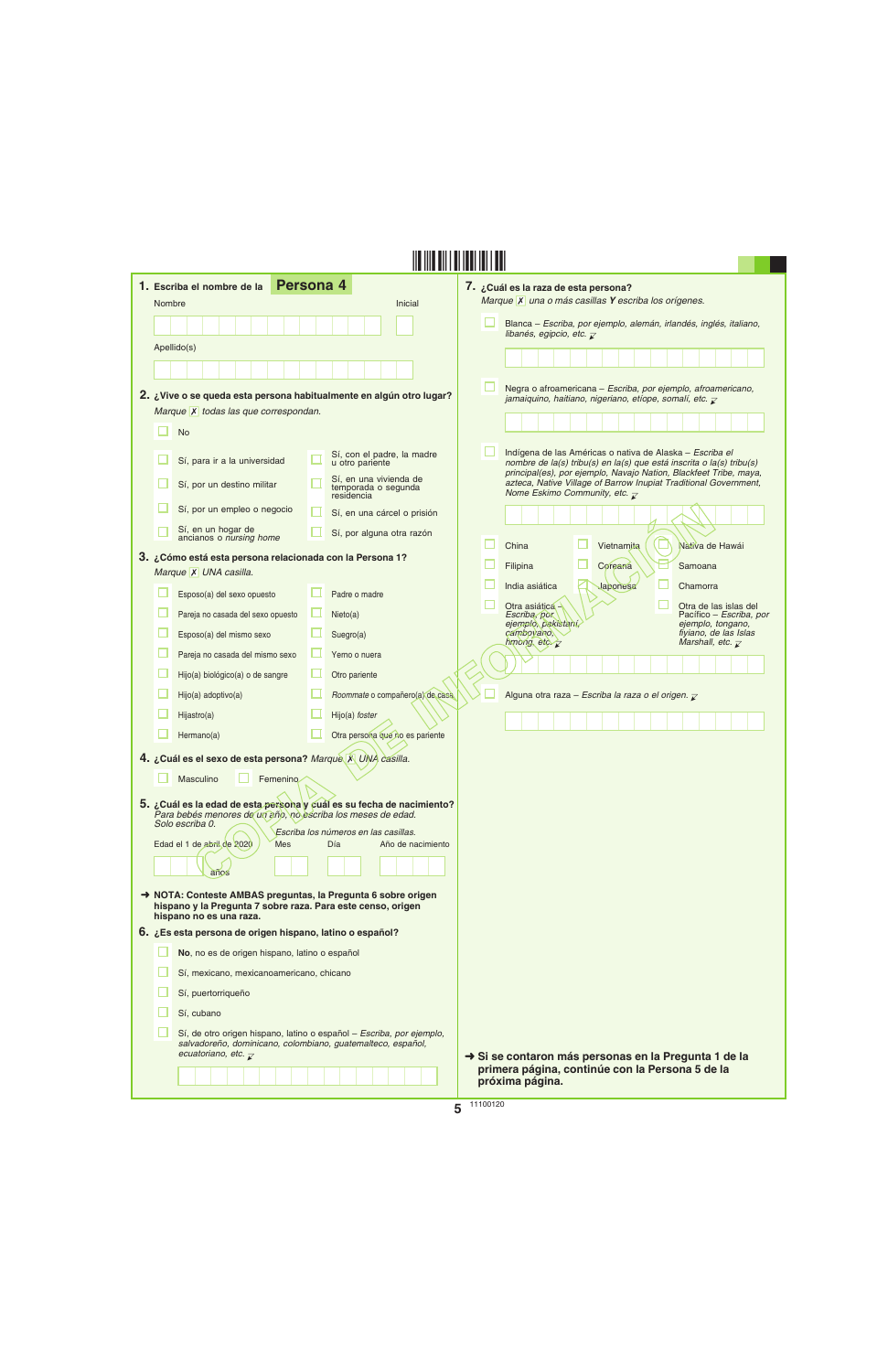|        | 1. Escriba el nombre de la                                                                                                                                         | <b>Persona 3</b>                                            |                   | 7. ¿Cuál es la raza de esta persona?                                                                                                                                                          |                                                                  |
|--------|--------------------------------------------------------------------------------------------------------------------------------------------------------------------|-------------------------------------------------------------|-------------------|-----------------------------------------------------------------------------------------------------------------------------------------------------------------------------------------------|------------------------------------------------------------------|
| Nombre |                                                                                                                                                                    |                                                             | Inicial           | Marque X una o más casillas Y escriba los orígenes.                                                                                                                                           |                                                                  |
|        |                                                                                                                                                                    |                                                             |                   | Blanca - Escriba, por ejemplo, alemán, irlandés, inglés, italiano,<br>libanés, egipcio, etc. $\overline{\mathcal{L}}$                                                                         |                                                                  |
|        | Apellido(s)                                                                                                                                                        |                                                             |                   |                                                                                                                                                                                               |                                                                  |
|        |                                                                                                                                                                    |                                                             |                   |                                                                                                                                                                                               |                                                                  |
|        | 2. ¿Vive o se queda esta persona habitualmente en algún otro lugar?                                                                                                |                                                             |                   | Negra o afroamericana - Escriba, por ejemplo, afroamericano,<br>jamaiquino, haitiano, nigeriano, etíope, somalí, etc. $\overline{\mathcal{L}}$                                                |                                                                  |
|        | Marque X todas las que correspondan.                                                                                                                               |                                                             |                   |                                                                                                                                                                                               |                                                                  |
|        | <b>No</b>                                                                                                                                                          |                                                             |                   |                                                                                                                                                                                               |                                                                  |
|        | Sí, para ir a la universidad                                                                                                                                       | Sí, con el padre, la madre<br>u otro pariente               |                   | Indígena de las Américas o nativa de Alaska - Escriba el<br>nombre de la(s) tribu(s) en la(s) que está inscrita o la(s) tribu(s)                                                              |                                                                  |
|        | Sí, por un destino militar                                                                                                                                         | Sí, en una vivienda de<br>temporada o segunda<br>residencia |                   | principal(es), por ejemplo, Navajo Nation, Blackfeet Tribe, maya,<br>azteca, Native Village of Barrow Inupiat Traditional Government,<br>Nome Eskimo Community, etc. $\overline{\mathcal{L}}$ |                                                                  |
|        | Sí, por un empleo o negocio                                                                                                                                        | Sí, en una cárcel o prisión                                 |                   |                                                                                                                                                                                               |                                                                  |
|        | Sí, en un hogar de<br>ancianos o nursing home                                                                                                                      | Sí, por alguna otra razón                                   |                   | China<br>Vietnamita                                                                                                                                                                           | Nativa de Hawái                                                  |
|        | 3. ¿Cómo está esta persona relacionada con la Persona 1?                                                                                                           |                                                             |                   | Filipina<br>Coreana                                                                                                                                                                           | Samoana                                                          |
|        | Marque X UNA casilla.                                                                                                                                              |                                                             |                   | India asiática<br>Japonesa                                                                                                                                                                    | Chamorra                                                         |
|        | Esposo(a) del sexo opuesto                                                                                                                                         | Padre o madre                                               |                   | Otra asiática -                                                                                                                                                                               | Otra de las islas del                                            |
|        | Pareja no casada del sexo opuesto                                                                                                                                  | ∟<br>Nieto(a)                                               |                   | Escriba, por<br>ejemplo, pakistaní,                                                                                                                                                           | Pacífico - Escriba, por<br>ejemplo, tongano,                     |
|        | Esposo(a) del mismo sexo                                                                                                                                           | Suegro(a)                                                   |                   | camboyano,<br>hmong, etc. $\overline{\mathcal{C}}$                                                                                                                                            | fiyiano, de las Islas<br>Marshall, etc. $\overline{\mathcal{X}}$ |
|        | Pareja no casada del mismo sexo                                                                                                                                    | Yerno o nuera                                               |                   |                                                                                                                                                                                               |                                                                  |
|        | Hijo(a) biológico(a) o de sangre                                                                                                                                   | Otro pariente                                               |                   |                                                                                                                                                                                               |                                                                  |
|        | Hijo(a) adoptivo(a)                                                                                                                                                | Roommate o compañero(a) de casa                             |                   | Alguna otra raza - Escriba la raza o el origen. $\bar{z}$                                                                                                                                     |                                                                  |
|        | Hijastro(a)                                                                                                                                                        | Hijo(a) foster                                              |                   |                                                                                                                                                                                               |                                                                  |
|        | Hermano(a)                                                                                                                                                         | Otra persona que no es pariente                             |                   |                                                                                                                                                                                               |                                                                  |
|        | 4. ¿Cuál es el sexo de esta persona? Marque X UNA casilla.                                                                                                         |                                                             |                   |                                                                                                                                                                                               |                                                                  |
|        | Masculino<br>Femenino                                                                                                                                              |                                                             |                   |                                                                                                                                                                                               |                                                                  |
|        | 5. ¿Cuál es la edad de esta persona y cuál es su fecha de nacimiento?<br>Para bebés menores de un año, no escriba los meses de edad.<br>Solo escriba 0.            |                                                             |                   |                                                                                                                                                                                               |                                                                  |
|        | Edad el 1 de abril de 2020<br><b>Mes</b>                                                                                                                           | Escriba los números en las casillas.<br>Día                 | Año de nacimiento |                                                                                                                                                                                               |                                                                  |
|        | anos                                                                                                                                                               |                                                             |                   |                                                                                                                                                                                               |                                                                  |
|        | → NOTA: Conteste AMBAS preguntas, la Pregunta 6 sobre origen<br>hispano y la Pregunta 7 sobre raza. Para este censo, origen<br>hispano no es una raza.             |                                                             |                   |                                                                                                                                                                                               |                                                                  |
|        | 6. ¿Es esta persona de origen hispano, latino o español?                                                                                                           |                                                             |                   |                                                                                                                                                                                               |                                                                  |
|        | No, no es de origen hispano, latino o español                                                                                                                      |                                                             |                   |                                                                                                                                                                                               |                                                                  |
|        | Sí, mexicano, mexicanoamericano, chicano                                                                                                                           |                                                             |                   |                                                                                                                                                                                               |                                                                  |
|        | Sí, puertorriqueño                                                                                                                                                 |                                                             |                   |                                                                                                                                                                                               |                                                                  |
|        | Sí, cubano                                                                                                                                                         |                                                             |                   |                                                                                                                                                                                               |                                                                  |
|        | Sí, de otro origen hispano, latino o español - Escriba, por ejemplo,<br>salvadoreño, dominicano, colombiano, guatemalteco, español,<br>ecuatoriano, etc. $\bar{x}$ |                                                             |                   | Si se contaron más personas en la Pregunta 1 de la                                                                                                                                            |                                                                  |
|        |                                                                                                                                                                    |                                                             |                   | primera página, continúe con la Persona 4 de la<br>próxima página.                                                                                                                            |                                                                  |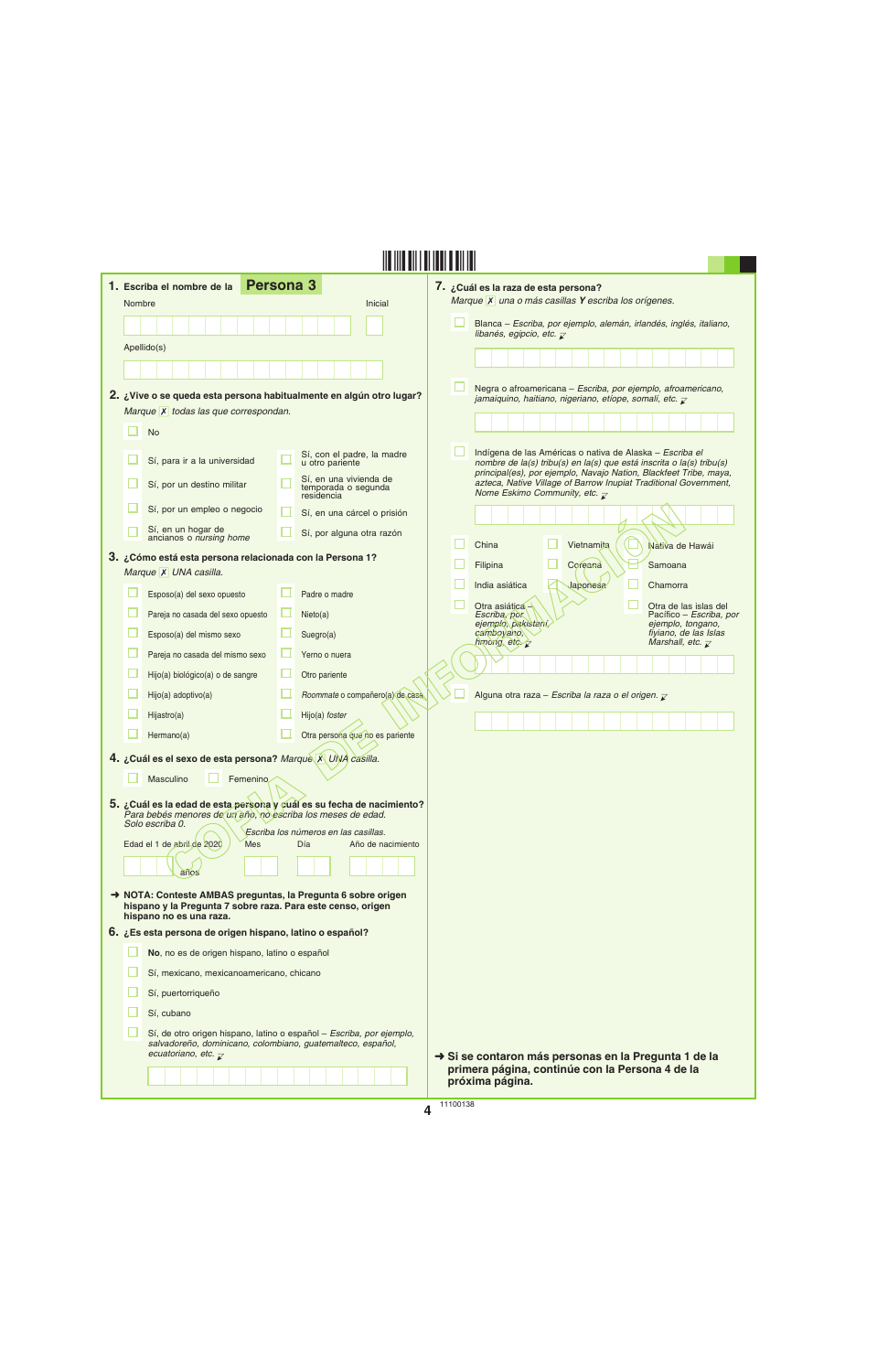| 1. Escriba el nombre de la<br>Nombre                                                                                                                 | <b>Persona 2</b><br>Inicial                                          | 7. ¿Cuál es la raza de esta persona?<br>Marque X una o más casillas Y escriba los orígenes.                                                                                                   |
|------------------------------------------------------------------------------------------------------------------------------------------------------|----------------------------------------------------------------------|-----------------------------------------------------------------------------------------------------------------------------------------------------------------------------------------------|
|                                                                                                                                                      |                                                                      | Blanca – Escriba, por ejemplo, alemán, irlandés, inglés, italiano,                                                                                                                            |
| Apellido(s)                                                                                                                                          |                                                                      | libanés, egipcio, etc. $\overline{\mathcal{L}}$                                                                                                                                               |
|                                                                                                                                                      |                                                                      |                                                                                                                                                                                               |
|                                                                                                                                                      |                                                                      | Negra o afroamericana - Escriba, por ejemplo, afroamericano,                                                                                                                                  |
| 2. ¿Vive o se queda esta persona habitualmente en algún otro lugar?                                                                                  |                                                                      | jamaiquino, haitiano, nigeriano, etíope, somalí, etc. $\overline{\mathcal{L}}$                                                                                                                |
| Marque X todas las que correspondan.                                                                                                                 |                                                                      |                                                                                                                                                                                               |
| <b>No</b>                                                                                                                                            |                                                                      |                                                                                                                                                                                               |
| Sí, para ir a la universidad                                                                                                                         | Sí, con el padre, la madre<br>u otro pariente                        | Indígena de las Américas o nativa de Alaska - Escriba el<br>nombre de la(s) tribu(s) en la(s) que está inscrita o la(s) tribu(s)                                                              |
| Sí, por un destino militar                                                                                                                           | Sí, en una vivienda de<br>temporada o segunda<br>residencia          | principal(es), por ejemplo, Navajo Nation, Blackfeet Tribe, maya,<br>azteca, Native Village of Barrow Inupiat Traditional Government,<br>Nome Eskimo Community, etc. $\overline{\mathcal{L}}$ |
| Sí, por un empleo o negocio                                                                                                                          | Sí, en una cárcel o prisión                                          |                                                                                                                                                                                               |
| Sí, en un hogar de<br>ancianos o nursing home                                                                                                        | Sí, por alguna otra razón                                            |                                                                                                                                                                                               |
| 3. ¿Cómo está esta persona relacionada con la Persona 1?                                                                                             |                                                                      | China<br>Vietnamita<br>Nativa de Hawái                                                                                                                                                        |
| Marque X UNA casilla.                                                                                                                                |                                                                      | Coreana<br>Filipina<br>Samoana                                                                                                                                                                |
| Esposo(a) del sexo opuesto                                                                                                                           | Padre o madre                                                        | India asiática<br>Japonesa<br>Chamorra                                                                                                                                                        |
| Pareja no casada del sexo opuesto                                                                                                                    | Nieto(a)                                                             | Otra asiática -<br>Otra de las islas del<br>Pacífico - Escriba, por<br>Escriba, por                                                                                                           |
| Esposo(a) del mismo sexo                                                                                                                             | Suegro(a)                                                            | ejemplo, pakistaní,<br>ejemplo, tongano,<br>fiyiano, de las Islas<br>cambovano,<br>hmong, etc. $\overline{z}$<br>Marshall, etc. $\overline{\mathcal{L}}$                                      |
| Pareja no casada del mismo sexo                                                                                                                      | Yerno o nuera                                                        |                                                                                                                                                                                               |
| Hijo(a) biológico(a) o de sangre                                                                                                                     | Otro pariente                                                        |                                                                                                                                                                                               |
| Hijo(a) adoptivo(a)                                                                                                                                  | Roommate o compañero(a) de casa                                      | Alguna otra raza - Escriba la raza o el origen. $\bar{z}$                                                                                                                                     |
| Hijastro(a)                                                                                                                                          | Hijo(a) foster                                                       |                                                                                                                                                                                               |
| Hermano(a)                                                                                                                                           | Otra persona que no es pariente                                      |                                                                                                                                                                                               |
| 4. ¿Cuál es el sexo de esta persona? Marquè X UNA casilla.                                                                                           |                                                                      |                                                                                                                                                                                               |
| Masculino<br>Femenino<br>5. ¿Cuál es la edad de esta persona y cuál es su fecha de nacimiento?                                                       |                                                                      |                                                                                                                                                                                               |
| Para bebés menores de un año, no escriba los meses de edad.<br>Solo escriba 0.                                                                       | Escriba los números en las casillas.                                 |                                                                                                                                                                                               |
| Edad el 1 de abril de 2020<br><b>Mes</b>                                                                                                             | Día<br>Año de nacimiento                                             |                                                                                                                                                                                               |
| años                                                                                                                                                 |                                                                      |                                                                                                                                                                                               |
| NOTA: Conteste AMBAS preguntas, la Pregunta 6 sobre origen<br>hispano y la Pregunta 7 sobre raza. Para este censo, origen<br>hispano no es una raza. |                                                                      |                                                                                                                                                                                               |
| 6. ¿Es esta persona de origen hispano, latino o español?                                                                                             |                                                                      |                                                                                                                                                                                               |
| No, no es de origen hispano, latino o español                                                                                                        |                                                                      |                                                                                                                                                                                               |
| Sí, mexicano, mexicanoamericano, chicano                                                                                                             |                                                                      |                                                                                                                                                                                               |
| Sí, puertorriqueño                                                                                                                                   |                                                                      |                                                                                                                                                                                               |
| Sí, cubano                                                                                                                                           |                                                                      |                                                                                                                                                                                               |
| salvadoreño, dominicano, colombiano, guatemalteco, español,<br>ecuatoriano, etc. $\overline{\mathcal{X}}$                                            | Sí, de otro origen hispano, latino o español - Escriba, por ejemplo, | Si se contaron más personas en la Pregunta 1 de la                                                                                                                                            |
|                                                                                                                                                      |                                                                      | primera página, continúe con la Persona 3 de la<br>próxima página.                                                                                                                            |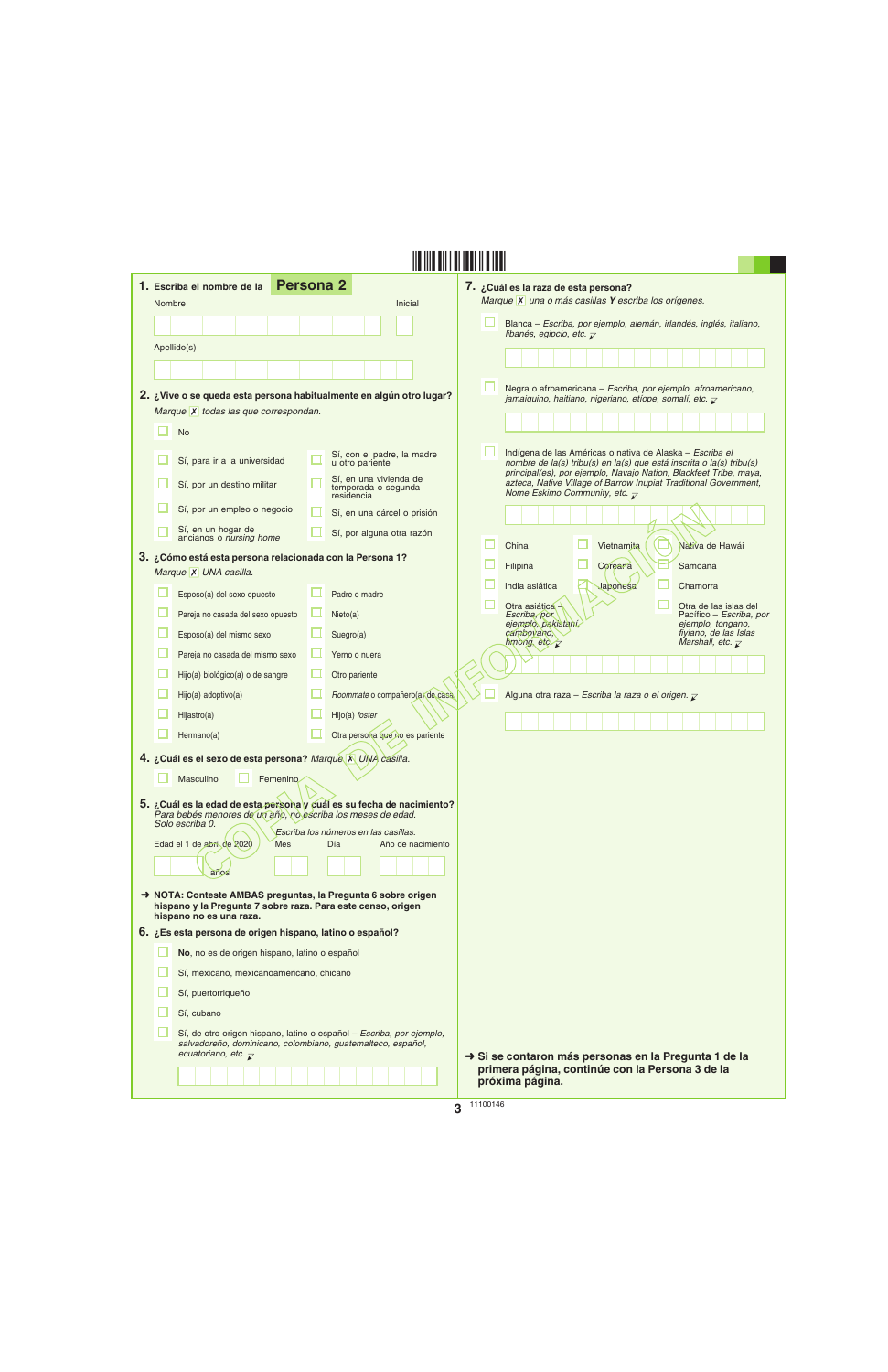**Persona 1**



| riva aqui como la i cisona i.                                                                                                                                                     |                                                                                                                                                                                                                                                                                                          |  |
|-----------------------------------------------------------------------------------------------------------------------------------------------------------------------------------|----------------------------------------------------------------------------------------------------------------------------------------------------------------------------------------------------------------------------------------------------------------------------------------------------------|--|
| ¿Cuál es el nombre de la Persona 1? Escriba el nombre a<br>continuación.                                                                                                          |                                                                                                                                                                                                                                                                                                          |  |
| Nombre<br>Inicial                                                                                                                                                                 | Negra o afroamericana - Escriba, por ejemplo, afroamericano,<br>jamaiquino, haitiano, nigeriano, etíope, somalí, etc. $\bar{\mathcal{L}}$                                                                                                                                                                |  |
|                                                                                                                                                                                   |                                                                                                                                                                                                                                                                                                          |  |
| Apellido(s)                                                                                                                                                                       |                                                                                                                                                                                                                                                                                                          |  |
| 6. ¿Cuál es el sexo de la Persona 1? Marque X UNA casilla.                                                                                                                        | Indígena de las Américas o nativa de Alaska - Escriba el<br>nombre de la(s) tribu(s) en la(s) que está inscrita o la(s) tribu(s)<br>principal(es), por ejemplo, Navajo Nation, Blackfeet Tribe, maya,<br>azteca, Native Village of Barrow Inupiat Traditional Government,<br>Nome Eskimo Community, etc. |  |
| Masculino<br>Femenino                                                                                                                                                             |                                                                                                                                                                                                                                                                                                          |  |
|                                                                                                                                                                                   | China<br>Vietnamita<br>Nativa de Hawái                                                                                                                                                                                                                                                                   |  |
| 7. ¿Cuál es la edad de la Persona 1 y cuál es su fecha de nacimiento?<br>Para bebés menores de un año, no escriba los meses de edad.<br>Solo escriba 0.                           | Filipina<br>Coreana<br>Samoana<br>India asiática<br>Chamorra<br>Japonesa                                                                                                                                                                                                                                 |  |
| Escriba los números en las casillas.<br>Día<br>Año de nacimiento<br>Edad el 1 de abril de 2020<br><b>Mes</b>                                                                      | Otra asiática -<br>Otra de las islas del<br>Pacífico - Escriba, por<br>Escriba, por                                                                                                                                                                                                                      |  |
| años                                                                                                                                                                              | ejemplo, tongano,<br>ejemplo, pakistaní,<br>camboyano,<br>fiyiano, de las Islas<br>Marshall, etc. $\overline{\mathcal{L}}$<br>hmong, etc. $\overline{\mathcal{L}}$                                                                                                                                       |  |
|                                                                                                                                                                                   |                                                                                                                                                                                                                                                                                                          |  |
| NOTA: Conteste AMBAS preguntas, la Pregunta 8 sobre origen<br>hispano y la Pregunta 9 sobre raza. Para este censo, origen<br>hispano no es una raza.                              | Alguna otra raza - Escriba la raza o el origen. z                                                                                                                                                                                                                                                        |  |
| 8. ¿Es la Persona 1 de origen hispano, latino o español?                                                                                                                          |                                                                                                                                                                                                                                                                                                          |  |
| No, no es de origen hispano, latino o español                                                                                                                                     |                                                                                                                                                                                                                                                                                                          |  |
| Sí, mexicano, mexicanoamericano, chicano                                                                                                                                          |                                                                                                                                                                                                                                                                                                          |  |
| Sí, puertorriqueño                                                                                                                                                                |                                                                                                                                                                                                                                                                                                          |  |
| Sí, cubano                                                                                                                                                                        |                                                                                                                                                                                                                                                                                                          |  |
| Sí, de otro origen hispano, latino o español - Escriba, por ejemplo,<br>salvadoreño, dominicano, colombiano, guatemalteco, español,<br>ecuatoriano, etc. $\overline{\mathcal{X}}$ |                                                                                                                                                                                                                                                                                                          |  |
|                                                                                                                                                                                   |                                                                                                                                                                                                                                                                                                          |  |
|                                                                                                                                                                                   |                                                                                                                                                                                                                                                                                                          |  |
|                                                                                                                                                                                   |                                                                                                                                                                                                                                                                                                          |  |
|                                                                                                                                                                                   |                                                                                                                                                                                                                                                                                                          |  |

**§,+"V¤**

➜ **Si se contaron más personas en la Pregunta 1 de la primera página, continúe con la Persona 2 de la próxima página.**

Blanca – *Escriba, por ejemplo, alemán, irlandés, inglés, italiano,* 

*Marque* **X** una o más casillas **Y** escriba los orígenes.

*libanés, egipcio, etc.*  $\bar{\mathcal{L}}$ 

u.

**9. ¿Cuál es la raza de la Persona 1?**